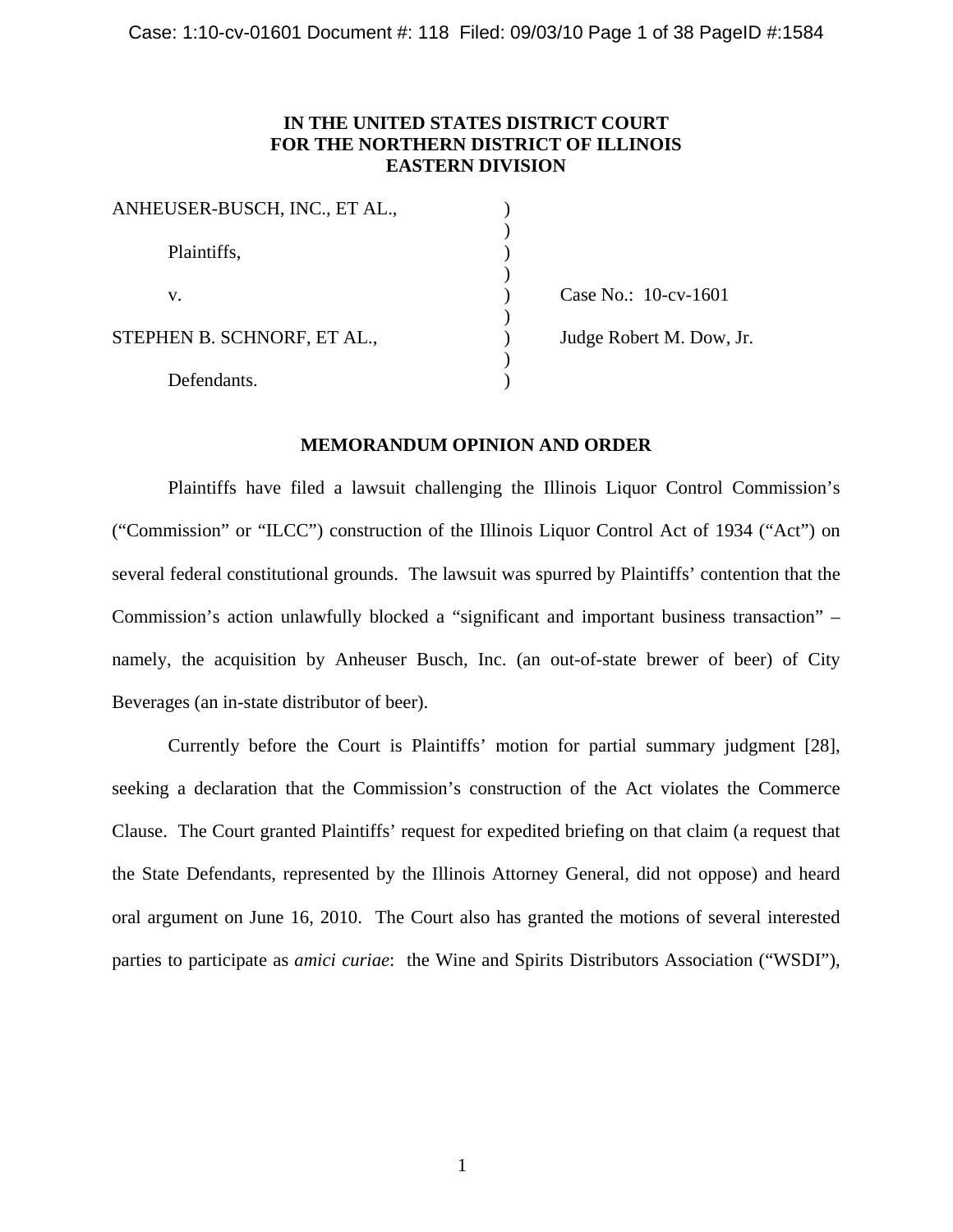## Case: 1:10-cv-01601 Document #: 118 Filed: 09/03/10 Page 2 of 38 PageID #:1585

the Association of Beer Distributors of Illinois ("ABDI"), and the Illinois Craft Brewers Guild, Ltd. ("Guild"). $^1$ 

Having carefully considered the arguments of the parties and *amici*, both orally and in writing, the Court grants Plaintiffs' motion for partial summary judgment [28] on the Commerce Clause claim. In regard to the remedy that follows from the Court's Commerce Clause ruling, the parties and *amici* agree that the Court, in the exercise of its discretion, must choose one of two alternatives: either "extension" or "nullification" of the unconstitutional in-state benefit. In the particular circumstances of this case, the Court concludes that "nullification" – that is, withdrawing self-distribution privileges from in-state brewers rather than extending those privileges to out-of-state brewers – does the "minimum damage" to the legislative and regulatory scheme under the Illinois Liquor Control Act, and thus is the appropriate remedy. Finally, because the Court's choice of remedy rests on judgments as to the intent of the Illinois General Assembly and implicates matters of public policy as to which the General Assembly is the ultimate arbiter, the Court temporarily stays enforcement of its ruling to provide the General Assembly an opportunity to act definitively on this matter if it chooses to do so.

# **I. Background**

<u>.</u>

## **A. The Liquor Control Act**

Like many states, Illinois regulates the production, importation, distribution, and sale of alcoholic beverages through a three-tier licensing system. The function performed at each of the tiers (*i.e.*, production, distribution/wholesale,<sup>2</sup> and retail) requires separate licensing and compliance with regulations specific to that tier. Pursuant to the Liquor Control Act, to

<sup>&</sup>lt;sup>1</sup> One of those parties, WSDI, sought to participate as an intervenor. The Court denied the motion to intervene in a written decision [89], but accepted the WSDI's memorandum [76-2] as an *amicus* brief.

 $2$  The terms "distribution" and "wholesale" are used interchangeably throughout this opinion.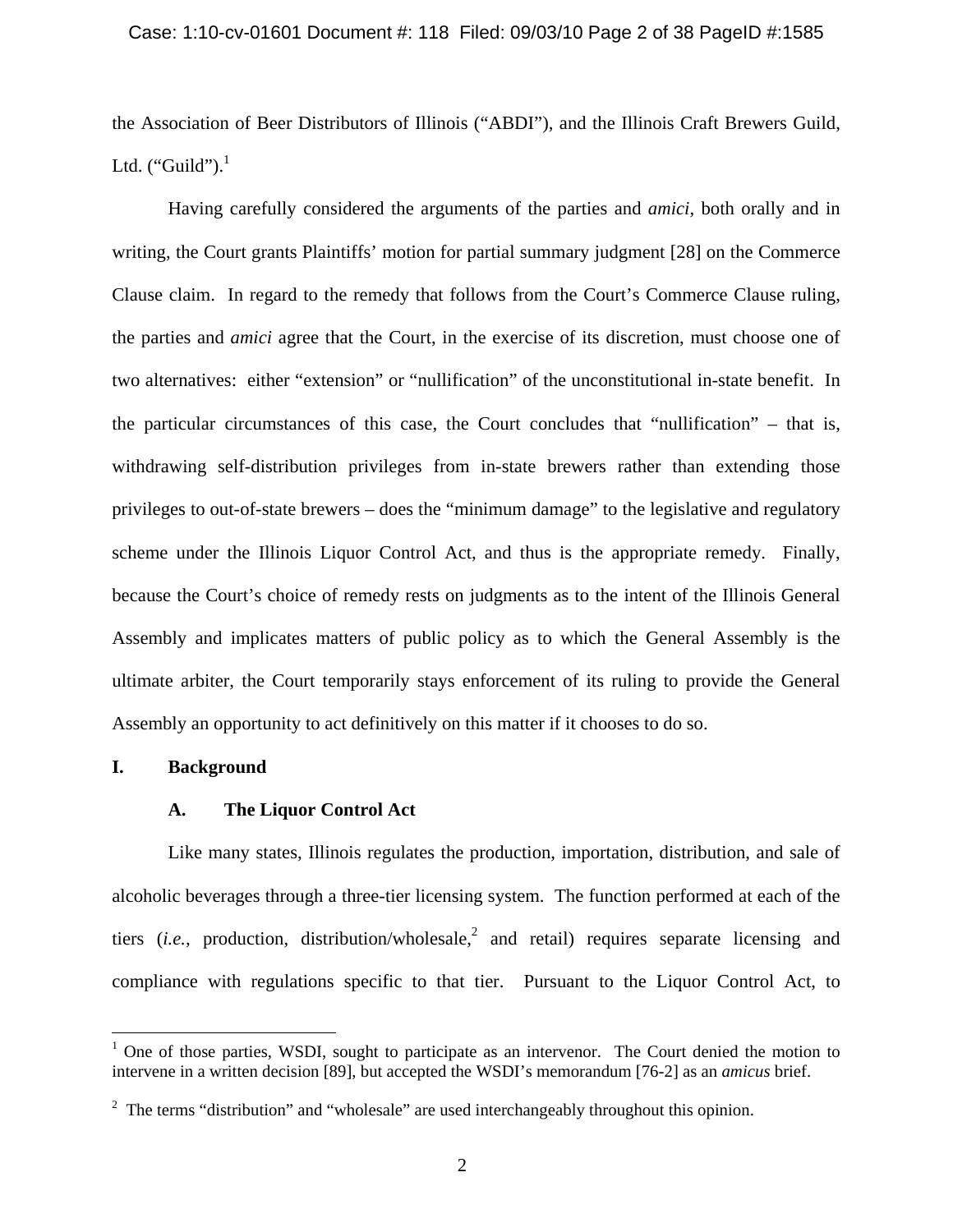### Case: 1:10-cv-01601 Document #: 118 Filed: 09/03/10 Page 3 of 38 PageID #:1586

distribute beer in Illinois, it is necessary to hold a Distributor's License, and to import beer from out-of-state for distribution in Illinois, it is necessary to hold an Importing Distributor's License. In-state beer producers may hold a Brewer's License, which entitles them to hold Distributor's and Importing Distributor's Licenses. See 235 ILCS 5/5-1(a) ("A Brewer may make sales and deliveries of beer \* \* \* to retailers provided the brewer obtains an importing distributor's license or distributor's license in accordance with the provisions of this Act."). According to the Commission, an out-of-state beer producer is ineligible to hold Distributor's and Importing Distributor's Licenses. However, out-of-state producers are not precluded from selling their product within the State. Indeed, in 2008, Plaintiff Anheuser-Busch, Inc. distributed more than 38 million gallons of beer within Illinois through various distributors. But, according to the Commission, an out-of-state producer must go through an in-state distributor. In other words, instate brewers are permitted to perform the distribution function in Illinois, while out-of-state brewers are precluded from doing the same. Taking this one step further, on account of its nonresident status, an out-of-state brewer may not possess an ownership interest in a licensed Illinois distributor.

Prior to 1982, the Illinois Attorney General had opined that all brewers could selfdistribute under the Liquor Control Act. In 1982, the General Assembly amended the statute to provide that out-of-state brewers must hold Non-Resident Dealer Licenses.<sup>3</sup> Because the Act did not specifically authorize non-resident dealers to distribute, the Commission has interpreted the Act to prohibit non-resident dealers from holding a Distributor's or Importing Distributor's License. $4$ 

 $\overline{a}$ 

<sup>3</sup> According to Plaintiffs, the Commission did not begin enforcing this provision in earnest until 2000.

<sup>4</sup> As explained below, the history of the Commission's licensing of companies affiliated with Plaintiff Anheuser-Busch, Inc. is in considerable tension with the Commission's current construction of the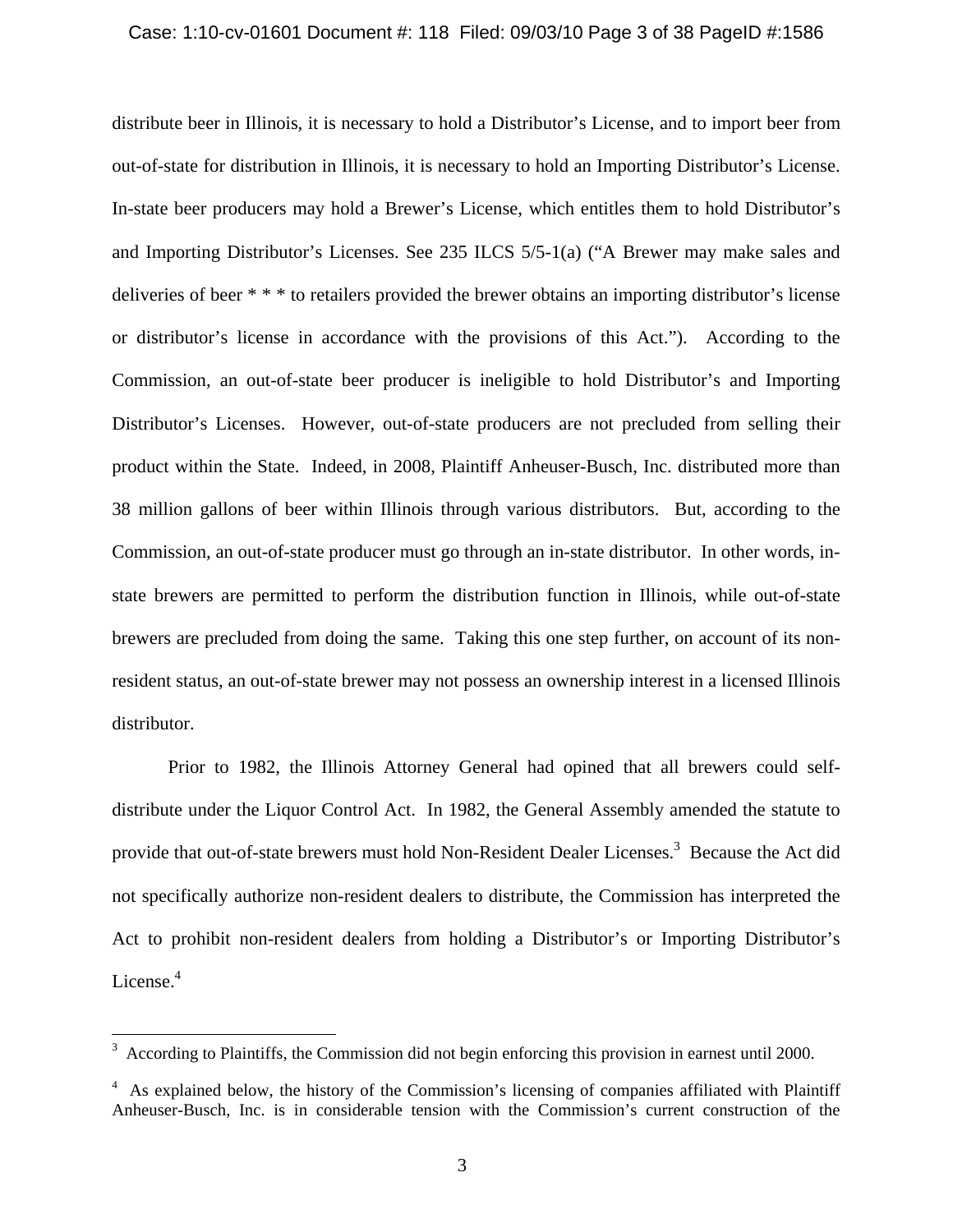# **B. The Current Dispute**

 $\overline{a}$ 

Plaintiff Anheuser-Busch, Inc. ("AB Inc.") is a wholly owned subsidiary of Anheuser-Busch Companies, Inc. AB Inc. does not brew or produce beer within Illinois and has not done so at any time relevant to this matter. At all times relevant to this matter, AB Inc. has exported beer produced elsewhere in the United States into Illinois for distribution within the state.

Each year during the period from 1982 through 2005, the Illinois Liquor Control Commission<sup>5</sup> issued to AB Inc., in its own name, one or more Illinois Distributor's and Importing Distributor's Licenses. During much of the period from 1982 through 2005, one or more affiliates of AB Inc. also held one or more Distributor's and Importing Distributor's Licenses. From 2005 through the present, AB Inc. affiliate Wholesaler Equity Development Corporation ("WEDCO") has maintained an ownership interest in an entity that held one or more Distributor's and Importing Distributor's Licenses. Plaintiff WEDCO is a wholly-owned subsidiary of Anheuser-Busch Companies, Inc. From the formation of Plaintiff City Beverage – Illinois LLC in 2005 through the present, WEDCO has maintained a thirty percent ownership interest in City Beverage. Plaintiffs SD of Illinois, Inc. ("SDI") and Double Eagle Distributing

statutory scheme. At oral argument, counsel for Defendants candidly characterized the Commission's prior treatment of the licensing of those companies as a "mistake" that involved "some sort of *de facto* grandfathering in" of the situation that existed prior to the 1982 amendment. June 16 Trans. at 9. For purposes of the motion now before Court, the parties have agreed that, notwithstanding any prior "mistakes," the Commission's current interpretation of the Act is the one that matters for purposes of Plaintiffs' declaratory judgment claim. For reasons that have to do with the limitations on a federal court's authority to instruct state actors (like Defendants here) how to comply with state law (see *Pennhurst State Sch. & Hosp. v. Halderman*, 465 U.S. 89, 106 (1984)), the parties' position is correct, and the efforts by some of the *amici* to resist that proposition by offering a competing construction are directed to the wrong tribunal.

<sup>&</sup>lt;sup>5</sup> Defendants in this case are affiliated with the Commission. Stephen Schnorf is the Acting Chair and a Commissioner of the ILCC and Defendants John Aguilar, Daniel Downes, Sam Esteban, Michael McMahon, Martin Mulcahey, and Donald O'Connell are Commissioners of the ILCC. Defendant Richard Haymaker is Chief Legal Counsel of the ILCC. Defendants are named in this suit in their official capacities. See *Ex parte Young*, 209 U.S. 123, 157-60 (1908); *Entertainment Software Ass'n v. Blagojevich*, 469 F.3d 641, 644-45 (7th Cir. 2006).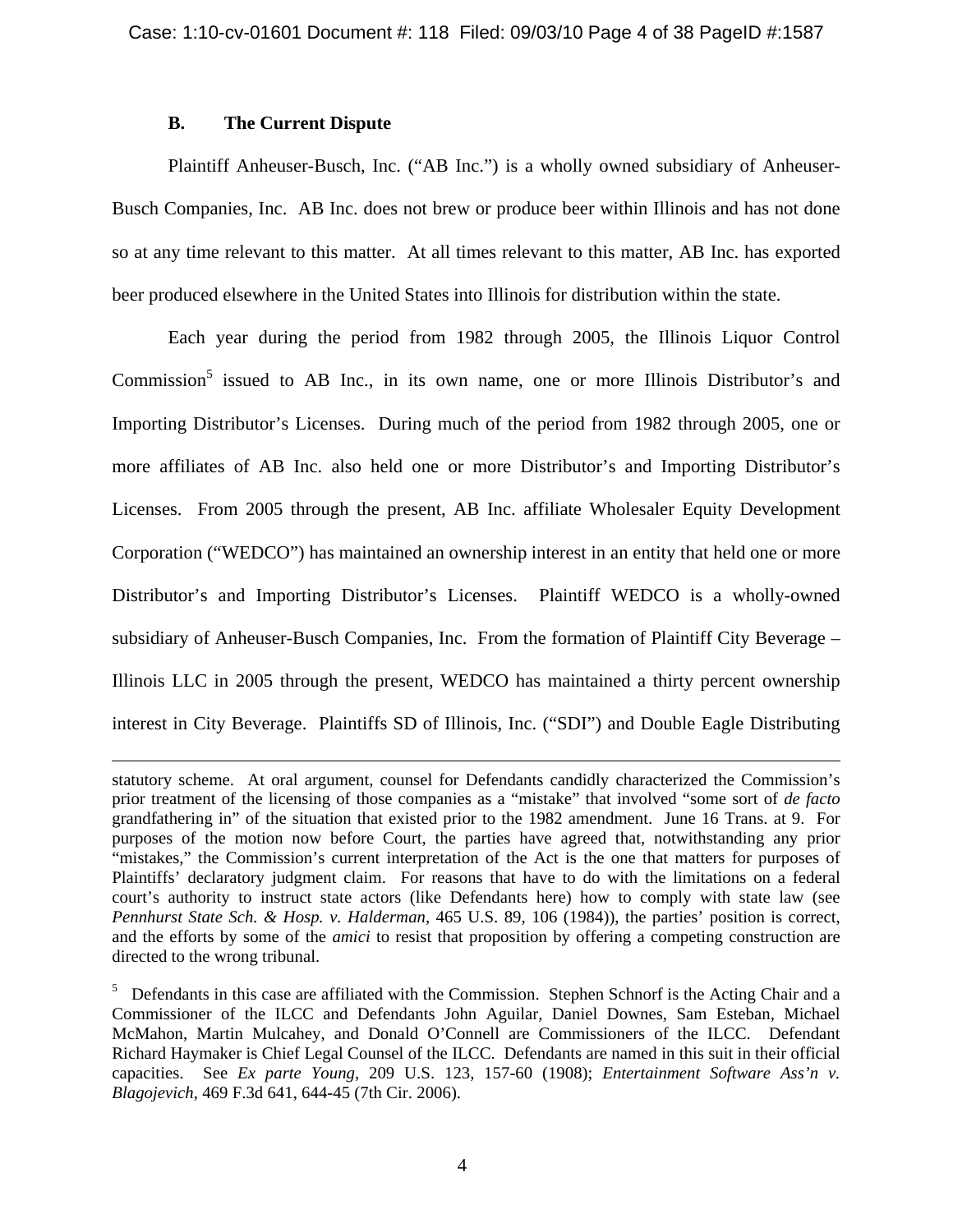#### Case: 1:10-cv-01601 Document #: 118 Filed: 09/03/10 Page 5 of 38 PageID #:1588

Company ("Double Eagle") (SDI and Double Eagle are referred to collectively as the "Soave Entities") each have owned a thirty-five percent interest in City Beverage. City Beverage is the parent company of City Bloomington, City Chicago, and City Markham. City Bloomington, City Chicago, and City Markham have held from 2005 through the present both Illinois Distributor's and Importing Distributor's Licenses in various names.

In December 2009, WEDCO reached an agreement with the Soave Entities to purchase the Soave Entities' combined seventy percent interest in CITY Beverage. The transaction was scheduled to close on February 12, 2010. On January 6, 2010, AB Inc. and WEDCO notified the Commission that WEDCO planned to purchase a distributor in Illinois. From January 6 through January 17, the Commission requested information from Plaintiffs regarding the ownership of WEDCO. On January 27, 2010, AB Inc. and WEDCO notified the Commission that WEDCO (a wholly owned subsidiary of AB Inc.) planned to acquire the additional seventy percent interest in CITY Beverage.

The parties prepared to close on the transaction on February 12. On February 11, 2010, Ivan Fernandez, legal counsel for the Commission, e-mailed to Nancy Kamp of AB Inc. a letter from Defendant Haymaker stating that it would be unlawful for WEDCO to complete the acquisition of City Beverage. After receipt of Defendant Haymaker's letter, AB Inc. and WEDCO postponed the purchase of City Beverage that otherwise appeared poised to close on February 12, because Mr. Haymaker's letter stated that it would violate Illinois law to do so. To date, the parties have not completed the transaction.

On March 2, 2010, the Commission held a "Special Session" on the question of whether an Illinois non-resident dealer may hold an Illinois Distributor License. On March 10, 2010, the Commission issued a ruling in which it stated that the Illinois Liquor Control Act "prohibits an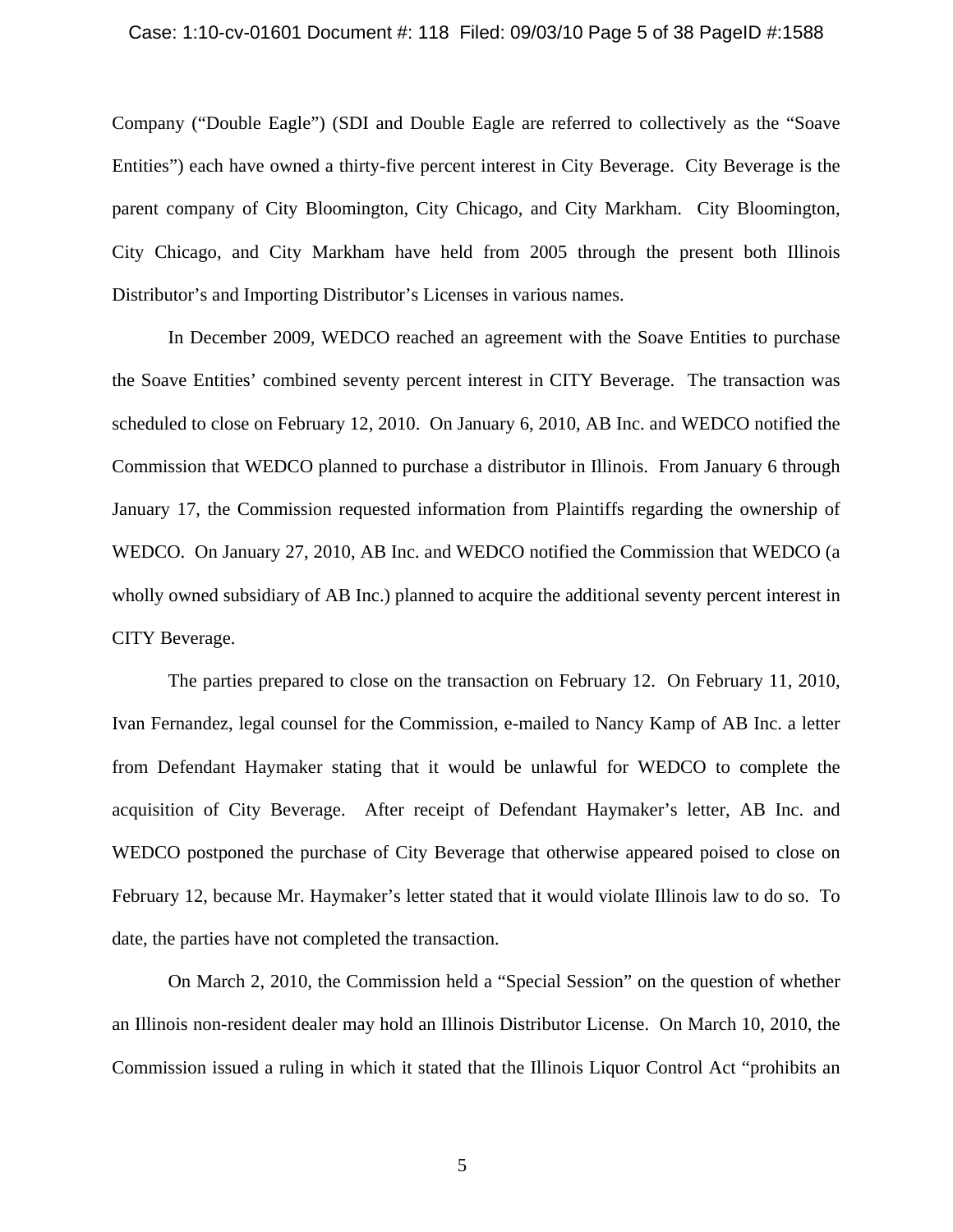#### Case: 1:10-cv-01601 Document #: 118 Filed: 09/03/10 Page 6 of 38 PageID #:1589

Illinois-licensed Non-Resident Dealer from possessing an ownership interest in a licensed Illinois distributor." In support of its decision, the Commission explained that the three-tier system promotes temperance by protecting against "vertical monopolies and economies of scale that would lead to the introduction of cheap alcohol liquor into the marketplace." In support of its ruling, the Commission also cited the State's interest in tax collection, an orderly market, and public safety. The ruling permitted WEDCO to retain its current minority interest in CITY Beverage due to the "history and facts surrounding this case." The declaratory ruling added that the Commission would "renew said CITY Beverage distributors licenses upon their expiration and as currently owned absent any other license disqualifying factors. This factual determination is limited solely to the history and facts surrounding this case and will have no bearing on future legal declarations or rulings from the [Commission]." On April 1, 2010, the Commission issued its annual renewal of CITY Bloomington's Distributor's and Importing Distributor's Licenses.

Currently, only two in-state brewers – Argus and Big Muddy – hold distribution rights, and they are limited to distributing their own products.<sup>6</sup> Neither has held its distributors' license for long; Big Muddy was licensed in June 2009, while Argus obtained its license in February 2010. A third in-state brewer, Goose Island Beer Co., holds a distributor's license but currently does not self distribute. AB Inc. has an ownership interest in Goose Island.

# **II. Legal Standard on Summary Judgment**

Summary judgment is proper where "the pleadings, depositions, answers to interrogatories, and admissions on file, together with the affidavits, if any, show that there is no genuine issue as to any material fact and that the moving party is entitled to a judgment as a matter of law." Fed. R. Civ. P. 56(c). In determining whether there is a genuine issue of fact,

<sup>&</sup>lt;sup>6</sup> For purposes of this motion, the parties do not dispute that Argus and Big Muddy are relatively small producers.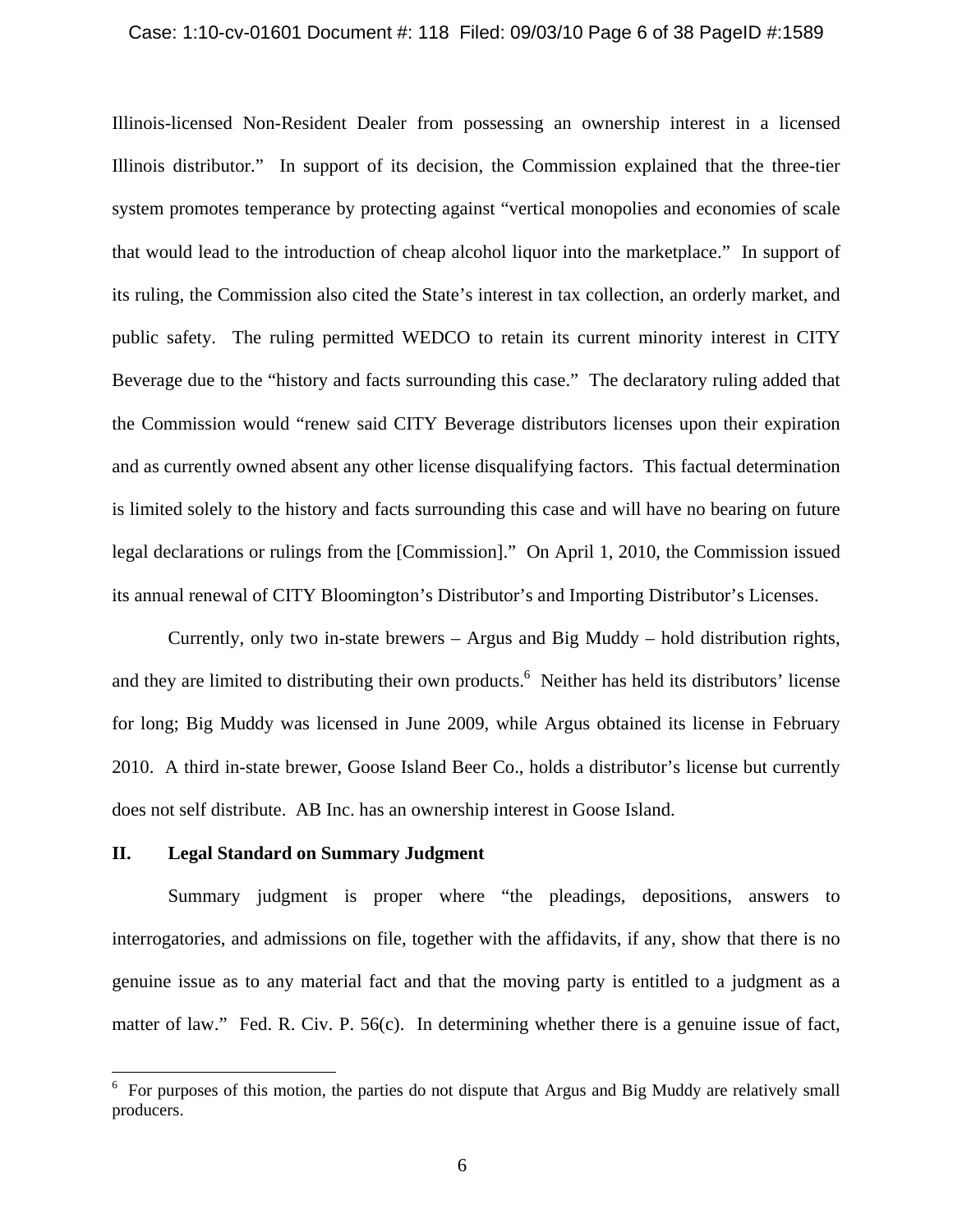#### Case: 1:10-cv-01601 Document #: 118 Filed: 09/03/10 Page 7 of 38 PageID #:1590

the Court "must construe the facts and draw all reasonable inferences in the light most favorable to the nonmoving party." *Foley v. City of Lafayette*, 359 F.3d 925, 928 (7th Cir. 2004).

To avoid summary judgment, the opposing party must go beyond the pleadings and "set forth specific facts showing that there is a genuine issue for trial." *Anderson v. Liberty Lobby, Inc.*, 477 U.S. 242, 250 (1986). A genuine issue of material fact exists if "the evidence is such that a reasonable jury could return a verdict for the nonmoving party." *Id.* at 248. The party seeking summary judgment has the burden of establishing the lack of any genuine issue of material fact. See *Celotex Corp. v. Catrett,* 477 U.S. 317, 323 (1986). Summary judgment is proper against "a party who fails to make a showing sufficient to establish the existence of an element essential to that party's case, and on which that party will bear the burden of proof at trial." *Id.* at 322. The non-moving party "must do more than simply show that there is some metaphysical doubt as to the material facts." *Matsushita Elec. Indus. Co., Ltd. v. Zenith Radio Corp.*, 475 U.S. 574, 586 (1986). In other words, the "mere existence of a scintilla of evidence in support of the [non-movant's] position will be insufficient; there must be evidence on which the jury could reasonably find for the [non-movant]." *Anderson*, 477 U.S. at 252.

### **III. Analysis**

AB Inc. currently holds a Non-Resident Dealer's License and proposes to become a distributor by acquiring a 100% ownership interest in Illinois distributor City Beverage. But the Act's definition of "distributor" specifically excludes non-resident dealers: "Distributor means any person, other than a manufacturer or non-resident dealer licensed under this Act, who is engaged in this State in purchasing, storing, possessing, or warehousing any alcoholic liquors for resale or reselling at wholesale, whether within or without this State." 235 ILCS 5/1-3.15. Common ownership or affiliation between out-of-state brewers and entities that hold distribution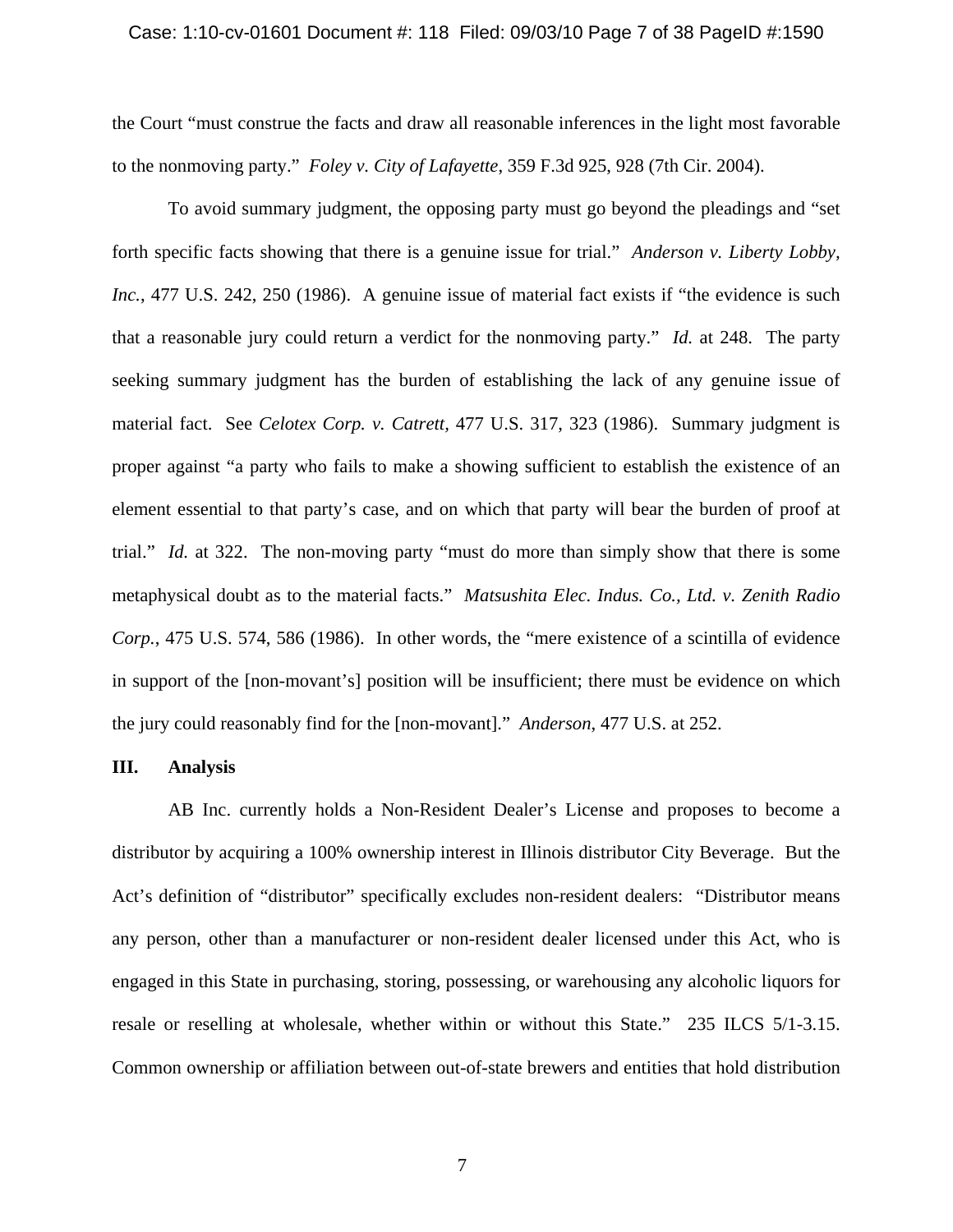#### Case: 1:10-cv-01601 Document #: 118 Filed: 09/03/10 Page 8 of 38 PageID #:1591

licenses also is illegal according to Defendants, and thus Defendants have stated that WEDCO's acquisition of CITY Beverage would be unlawful under the Commission's interpretation of the Act. However, the Commission interprets the Act to permit in-state brewers to act as distributors: "[A] brewer may make sales and deliveries of beer \* \* \* to retailers provided that the brewer obtains an importing distributor's license or distributor's license in accordance with the provisions of this Act." 235 ILCS 5/5-1(a). Plaintiffs seek a declaratory judgment invalidating the prohibition against out-of-state brewers holding the licenses necessary to distribute beer in Illinois on the ground that the prohibition discriminates in favor of in-state (and against out-of-state) entities in violation of the Commerce Clause.

# **A. Threshold Issues**

Before turning to the merits of Plaintiffs' constitutional claim, the Court first must address a few threshold issues that have been raised primarily by the *amici*.

*Amicus* WSDI contends that this Court lacks subject matter jurisdiction over Plaintiffs' Commerce Clause claim, which WSDI insists does not belong in federal court at this time "under the rubric of either standing or ripeness." WSDI Br. at 9. WSDI's jurisdictional argument rests on constructions of (i) the Illinois Liquor Control Act and (ii) the Commission's authority that are not shared by the Commission itself. WSDI argues that, properly understood, the Act does not discriminate between in-state and out-of-state economic interests, and thus Plaintiffs have not suffered any injury that is traceable to a Commerce Clause violation. See WSDI Br. at 5 ("WSDI's construction of the Act is proper in light of the Act's plain language and removes any claim that the Act is unconstitutional on its face"); *id*. (urging this Court to adopt WSDI's "plain language" construction to avoid reaching the constitutional question asserted by Plaintiffs). WSDI also submits that the Commission lacked authority to issue the declaratory ruling that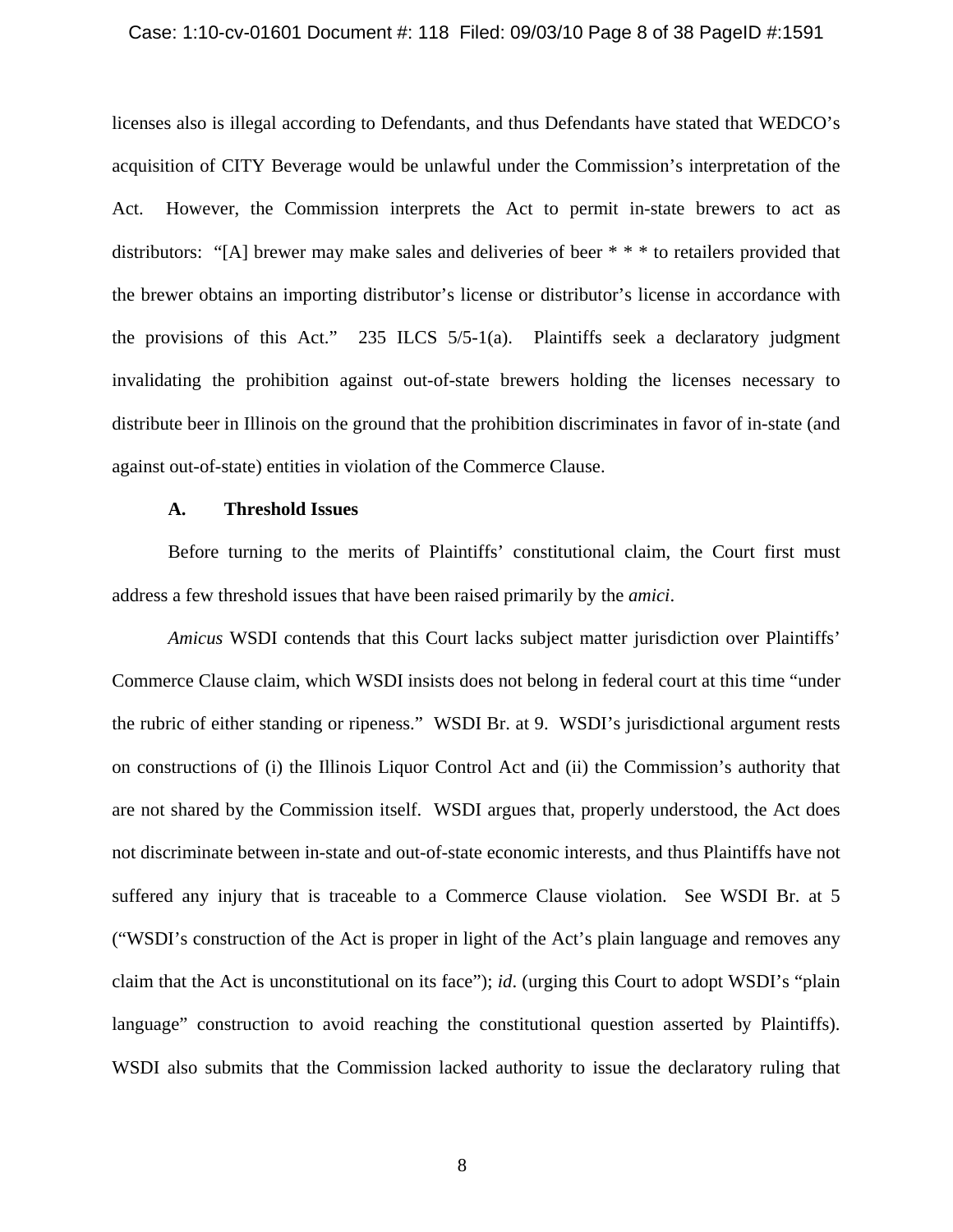#### Case: 1:10-cv-01601 Document #: 118 Filed: 09/03/10 Page 9 of 38 PageID #:1592

gave rise, at least in part, to this lawsuit. And following from that assertion, WSDI reasons that the declaratory ruling "is a legal nullity" that "does not a case or controversy make." *Id*. at 7.

Like WSDI, *amicus* ABDI also takes issue with the Commission's interpretation of the Liquor Control Act and urges the Court, under the doctrine of constitutional avoidance, to adopt a contrary statutory construction that "ABDI submits removes any constitutional issue, preserves Illinois' orderly, accountable, and stable regulatory system, and gives effect to all provisions of the Act." ABDI Br. at 7-8. *Amicus* Guild disagrees with the interpretation of the Act set forth by what it calls the "distributor *amici*" and devotes most of its brief to demonstrating why, in its view, WSDI and ABDI are misreading the statutory scheme. See Guild Br. at 2-4.

WSDI's first contention – that Plaintiffs cannot show an injury that is traceable to a Commerce Clause violation – challenges Plaintiffs' standing to maintain a lawsuit at all, for if WSDI were correct, there may not be a case or controversy sufficient to invoke this Court's jurisdiction under Article III. As the Seventh Circuit recently has reiterated, "[s]tanding exists when the plaintiff suffers an actual or impending injury, no matter how small; when that injury is caused by the defendant's acts; and when a judicial decision in the plaintiff's favor would redress that injury." *Brandt v. Village of Winnetka*, \_\_\_ F.3d \_\_\_, \_\_\_, 2010 WL 2813648, at \*2 (7th Cir. July 20, 2010). The court of appeals further stressed that "[i]njury need not be certain." *Id*. In addition, and particularly apt in the circumstances of this case, the court observed that although a "pre-enforcement suit entails some element of chance" because some intervening event may occur to steer parties away from what appears to be a likely collision course, "preenforcement challenges nonetheless are within Article III." *Id.*; see also *MedImmune Inc. v. Genentech, Inc.*, 549 U.S. 118, 128-29 (2007) ("where threatened action by *government* is concerned, we do not require a plaintiff to expose himself to liability before bringing suit to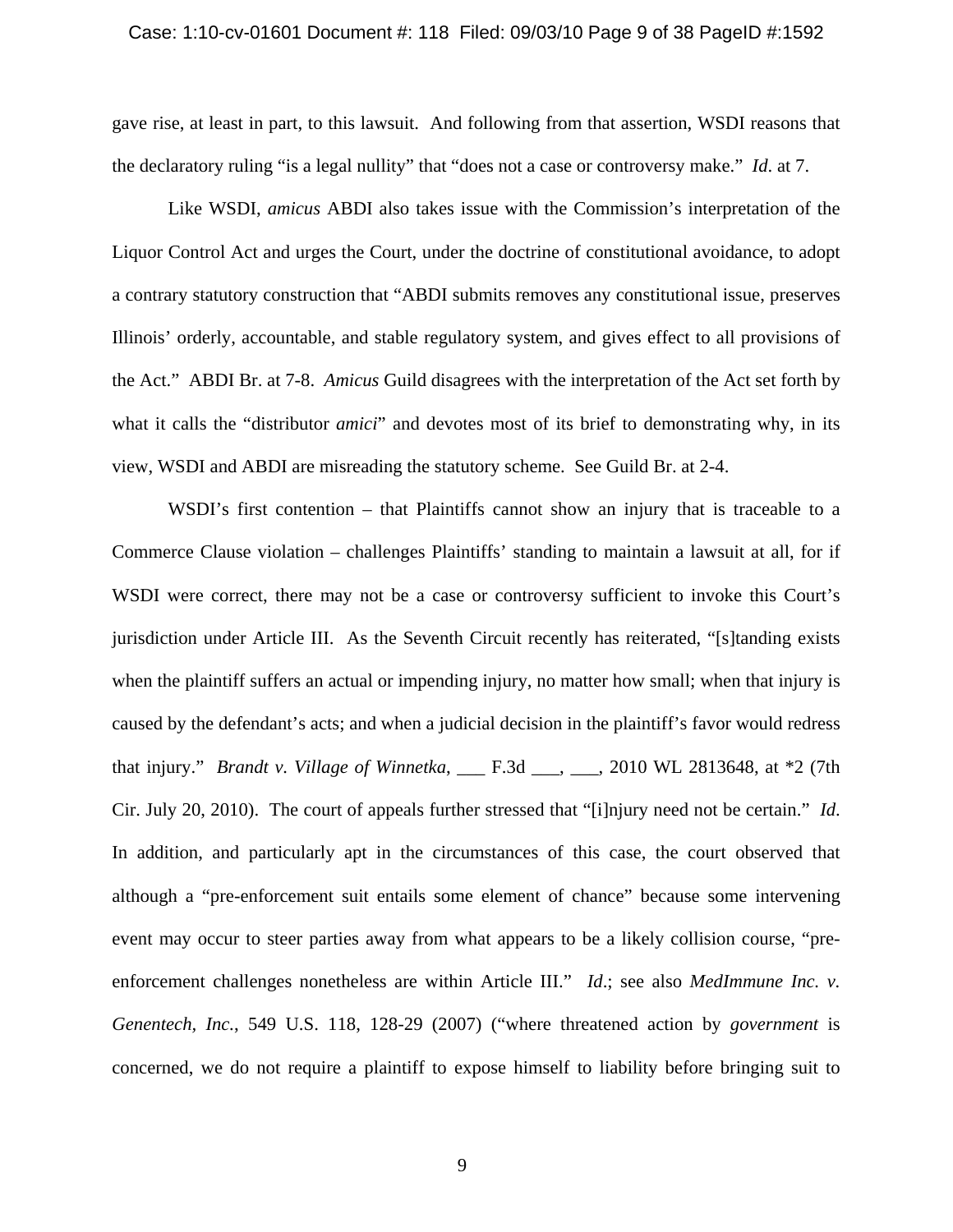#### Case: 1:10-cv-01601 Document #: 118 Filed: 09/03/10 Page 10 of 38 PageID #:1593

challenge the basis for the threat – for example, the constitutionality of a law threatened to be enforced") (emphasis in original).

Here, the record indicates that shortly before Plaintiffs planned to close on the City Beverage transaction, Defendant Haymaker, on behalf of the Commission, advised Plaintiffs that it would be unlawful to consummate the transaction under the Commission's current interpretation of the Liquor Control Act. Based on that guidance from the Commission, Plaintiffs were concerned that proceeding may subject them to administrative, civil, and criminal penalties, and so they stepped back from completing the deal. As Plaintiffs correctly observe, their legal dispute with Defendants concerning whether the Act bars Plaintiffs from completing the once-imminent deal to acquire City Beverage is sufficiently "definite and concrete" and "real and substantial" to confer standing, whether or not the Declaratory Ruling is void, as WSDI contends. Had Plaintiffs proceeded with what Defendants considered to be unlawful action, Plaintiffs potentially faced penalties, sanctions, and a significantly diminished asset if Defendants followed through on their (credible) threat to enforce their interpretation of the Act. That is an ample showing of injury – again, the injury "need not be certain." *Brandt*, 2010 WL 2813648, at \*2. And because that injury is traceable to the Defendants' conduct and redressable by a decision in Plaintiffs' favor in this litigation, Plaintiffs have standing to sue. See *id*.

The contention by certain *amici* that the Court should reject the Commission's construction of the Act and, under the constitutional avoidance doctrine, adopt *amici*'s alternative construction overlooks certain fundamental limitations on the authority of federal courts to impose their views of state law on state officials. At least since *Pennhurst State School & Hospital v. Halderman*, 465 U.S. 89, 103-23 (1984), it has been "well established that the Eleventh Amendment prohibits a federal court from ordering state officials to conform their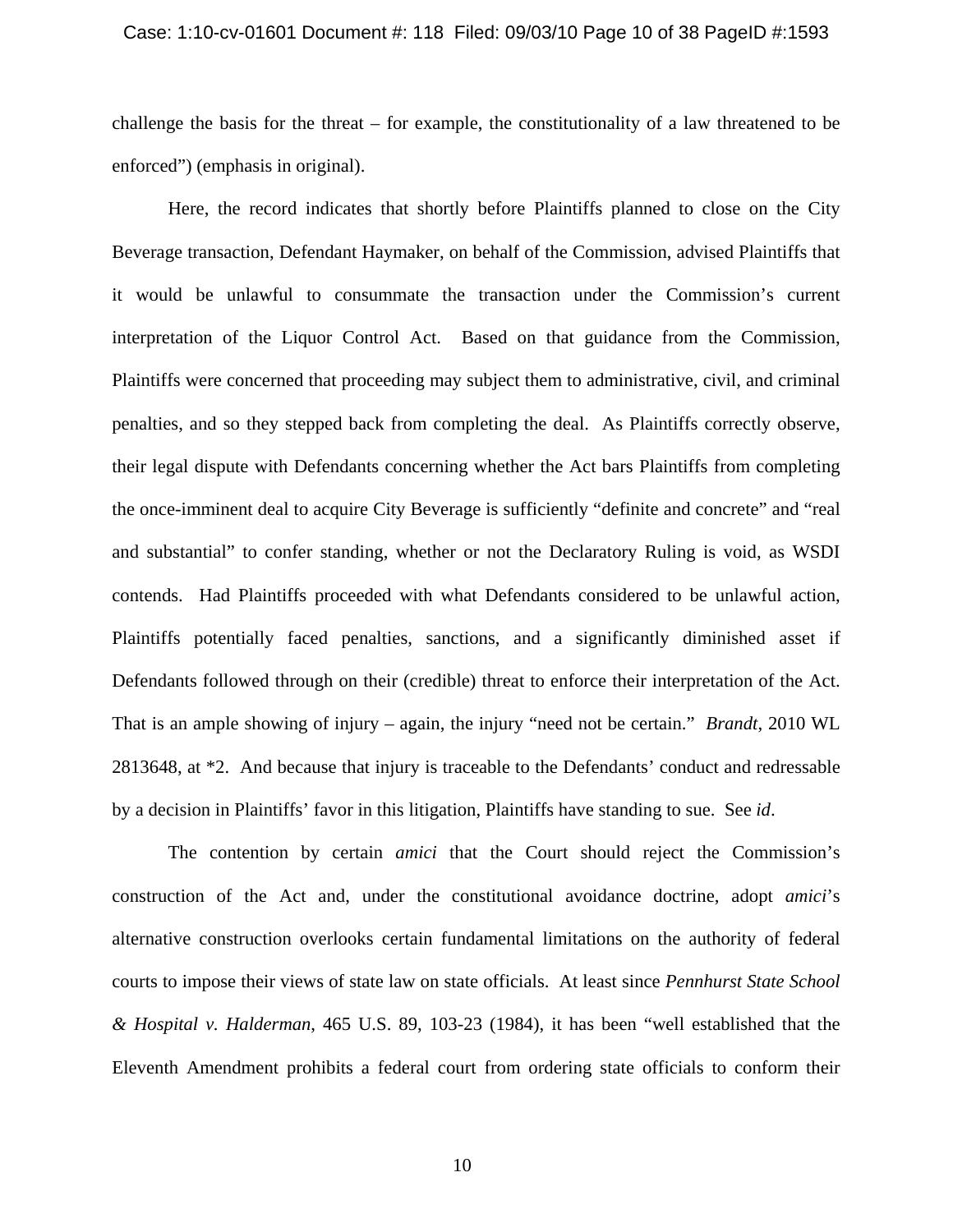conduct to state law." *Komyatti v. Bayh*, 96 F.3d 955, 959 (7th Cir. 1996); see also *Mitchell v. Clayton*, 995 F.2d 772, 775 (7th Cir. 1993) (noting that under *Pennhurst*, "we may not exercise pendent jurisdiction to adjudicate claims that state officials are violating state law because such claims are barred in federal courts by the Eleventh Amendment"). In *Burgess v. Ryan*, 996 F.2d 180, 184 (7th Cir. 1993), the Seventh Circuit addressed both comprehensively and succinctly the reasons why this Court may not entertain the alternative statutory construction argument advanced by the *amici*:

 Behind many of Burgess's arguments lies a conclusion that employees of Illinois misunderstand Illinois law \* \* \* \* Yet it is not appropriate for a federal court, hearing a case under § 1983, to upbraid state officials for a supposed error of state law. Burgess was free to take his contentions to state court \* \* \* \* **A federal judge, by contrast, must assume that the state officials' interpretation is right – not necessarily because it** *is* **correct \* \* \* but because errors in the interpretation of state law do not supply a basis for federal relief.** Constitutional adjudication tests the *power* of a state to act in a particular way; whether the state indeed wishes to act in that way is a question of its domestic law. **The Constitution does not require states to administer their laws correctly.**

(Italics in original, bold added for additional emphasis.) Thus, as the parties acknowledged at oral argument (see June 16 Trans. at 11-12), under *Pennhurst* and its progeny, the only construction of the Act that matters for purposes of the Commerce Clause claim on which Plaintiffs have sought partial summary judgment is the Commission's.

 The Court hastens to add that *amici* are not alone in viewing this state of affairs as "an unhappy result." *Citizens for John W. Moore Party v. Board of Election Commissioners of the City of Chicago*, 781 F.2d 581, 585 (7th Cir. 1986) (Easterbrook, J., dissenting); see also David P. Currie, *Sovereign Immunity and Suits Against Government Officers*, 1984 SUP. CT. REV. 149, 164-67; David L. Shapiro, *Wrong Turns: The Eleventh Amendment and the* Pennhurst *Case*, 98 HARV. L. REV. 61 (1984). For, as Judge Easterbrook explained, "[c]ourts ordinarily struggle to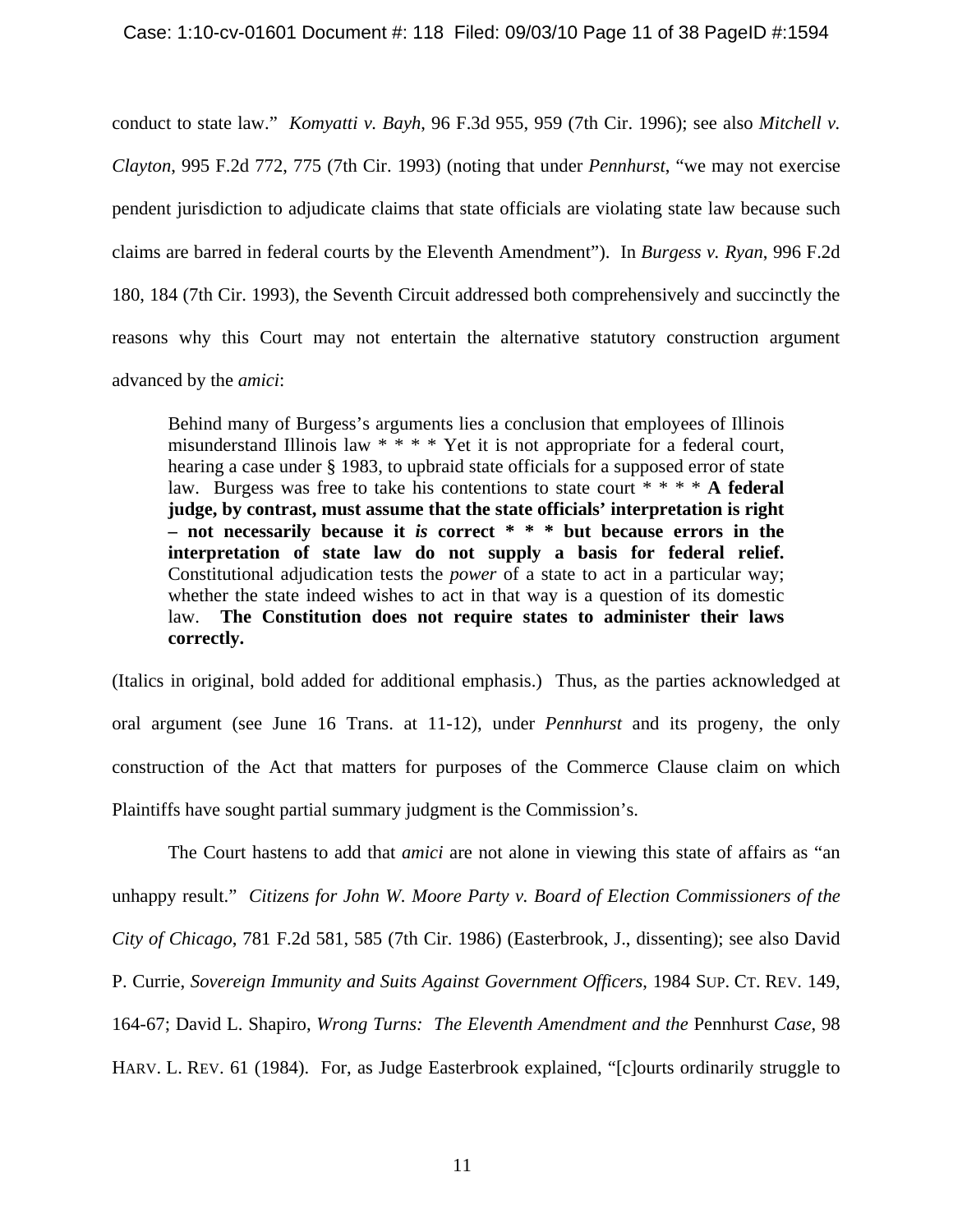#### Case: 1:10-cv-01601 Document #: 118 Filed: 09/03/10 Page 12 of 38 PageID #:1595

find ways to avoid resolving constitutional questions; the interpretation of the Eleventh Amendment adopted in *Pennhurst* may force a federal court to reach the constitutional issues even though plausible state-law grounds are available for decision." *Id*.; see also *Rogers v. Okin*, 738 F.2d 1, 4 (1st Cir. 1984) (noting the irony that "two years after the Supreme Court returned this case to us in furtherance [of] the Court's 'settled policy' of avoiding unnecessary constitutional questions, *Pennhurst* requires us to face those questions"). Indeed, Plaintiffs themselves plainly are less than comfortable proceeding in this Court on the basis of what they contend is a "highly questionable interpretation of the Act" (Pl. Br. at 19) and at times appear to want to resist that interpretation (see, *e.g.*, *id*. at 2 n.2 (describing the Commission's current interpretation as "a reversal of long-standing Illinois law")). Yet, at the end of the day, Plaintiffs correctly point out that the alternative interpretation offered by *amici* – and, indeed, any interpretation other than the Commission's – is "irrelevant." Pl. Resp. to *Amici* at 6; see also *id*. at 7 ("The interpretation and enforcement regime that matters to Plaintiffs' Commerce Clause claim is that which the ILCC has adopted"). In the words of the Seventh Circuit, to the extent that Plaintiffs, *amici*, or anyone else desires to challenge the correctness – as opposed to the constitutionality – of Defendants' construction of the Act, they are "free to take [their] contentions to state court." *Burgess*, 996 F.2d at 184.

## **B. Discrimination Under The Commerce Clause**

To avoid "economic balkanization" and "a proliferation of trade zones" among the states, the Commerce Clause imposes a "dormant" or "negative" constraint on the power of states to enact legislation that interferes with or burdens interstate commerce. *Or. Waste Sys., Inc. v. Dep't of Envtl. Quality of Or.*, 511 U.S. 93, 98 (1994); *Granholm v. Heald*, 544 U.S. 460, 472-73 (2005). Under this doctrine, "in all but the narrowest circumstances, state laws violate the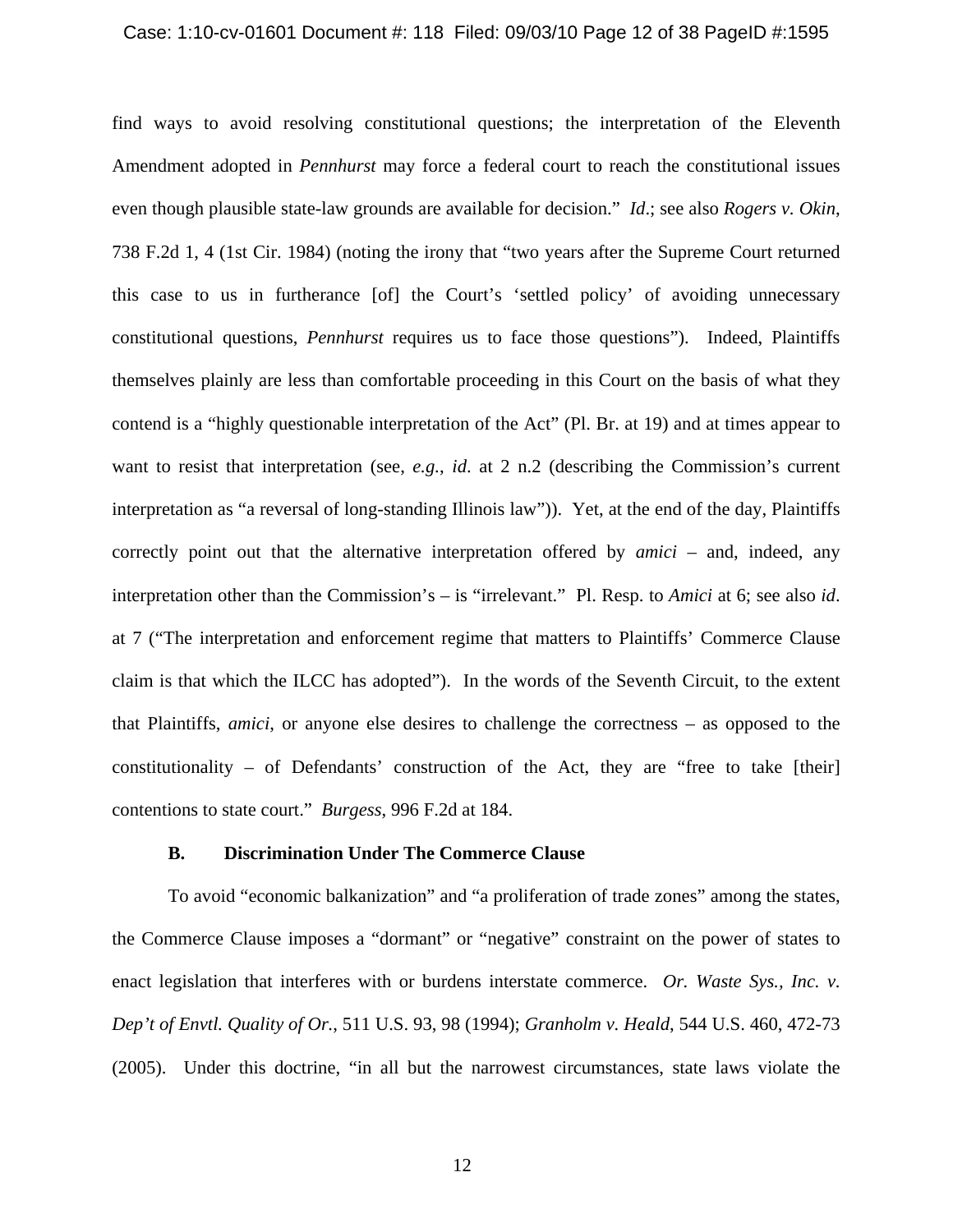#### Case: 1:10-cv-01601 Document #: 118 Filed: 09/03/10 Page 13 of 38 PageID #:1596

Commerce Clause if they mandate differential treatment of in-state and out-of-state economic interests that benefits the former and burdens the latter." *Granholm*, 544 U.S. at 472; *Nat'l Paint & Coatings Ass'n v. City of Chicago*, 45 F.3d 1124, 1131 (7th Cir. 1995) (explaining that laws that discriminate against interstate commerce are "treated as all but *per se* unconstitutional"). Laws that discriminate explicitly against interstate commerce – that is, laws that by their own terms favor in-state economic interests over out-of-state interests – are *per se* invalid, unless the state demonstrates that the discrimination "advanc[es] a legitimate local purpose that cannot be adequately served by reasonable nondiscriminatory alternatives.<sup>"7</sup> Granholm, 544 U.S. at 476, 489. Plaintiffs contend that Defendants' construction of the Act discriminates explicitly against out-of-state brewers, noting that the determination of whether a brewer is permitted to perform the wholesale function in Illinois turns on whether the producer brews its beer in-state or out-ofstate.

Under Commerce Clause jurisprudence, laws are analyzed under one of two standards, depending on whether the law discriminates against interstate commerce or whether it regulates evenhandedly with only incidental effects on interstate commerce. If the law discriminates against interstate commerce – whether it discriminates explicitly, has a discriminatory purpose, or has substantial discriminatory effects – the law is subject to a rule of virtual *per se* invalidity. *Or. Waste Sys.*, 511 U.S. at 99 ("If a restriction on commerce is discriminatory, it is virtually *per se* invalid"); *Nat'l Paint*, 45 F.3d at 1131 (same); *Cherry Hill Vineyard, LLC v. Baldacci*, 505

1

<sup>7</sup> Laws that discriminate explicitly sometimes are described as discriminatory "on their face." See, *e.g., Baude v. Heath*, 538 F.3d 608, 611 (7th Cir. 2008), cert. denied, 129 S. Ct. 2382 (2009); *Nat'l Paint*, 45 F.3d at 1130. A law also is considered discriminatory if it is neutral on its face (*i.e.,* does not by its terms favor in-state interests over out-of-state interests) but discriminates in purpose or has a substantial discriminatory effect on interstate commerce. *Family Winemakers of Cal. v. Jenkins*, 592 F.3d 1, 9-10, 13 (1st Cir. 2010) (reviewing discriminatory purpose and effect of facially neutral law under *per se* standard of invalidity); *Nat'l Paint*, 45 F.3d at 1131. All three varieties of discrimination are analyzed under the *per se* rule of invalidity.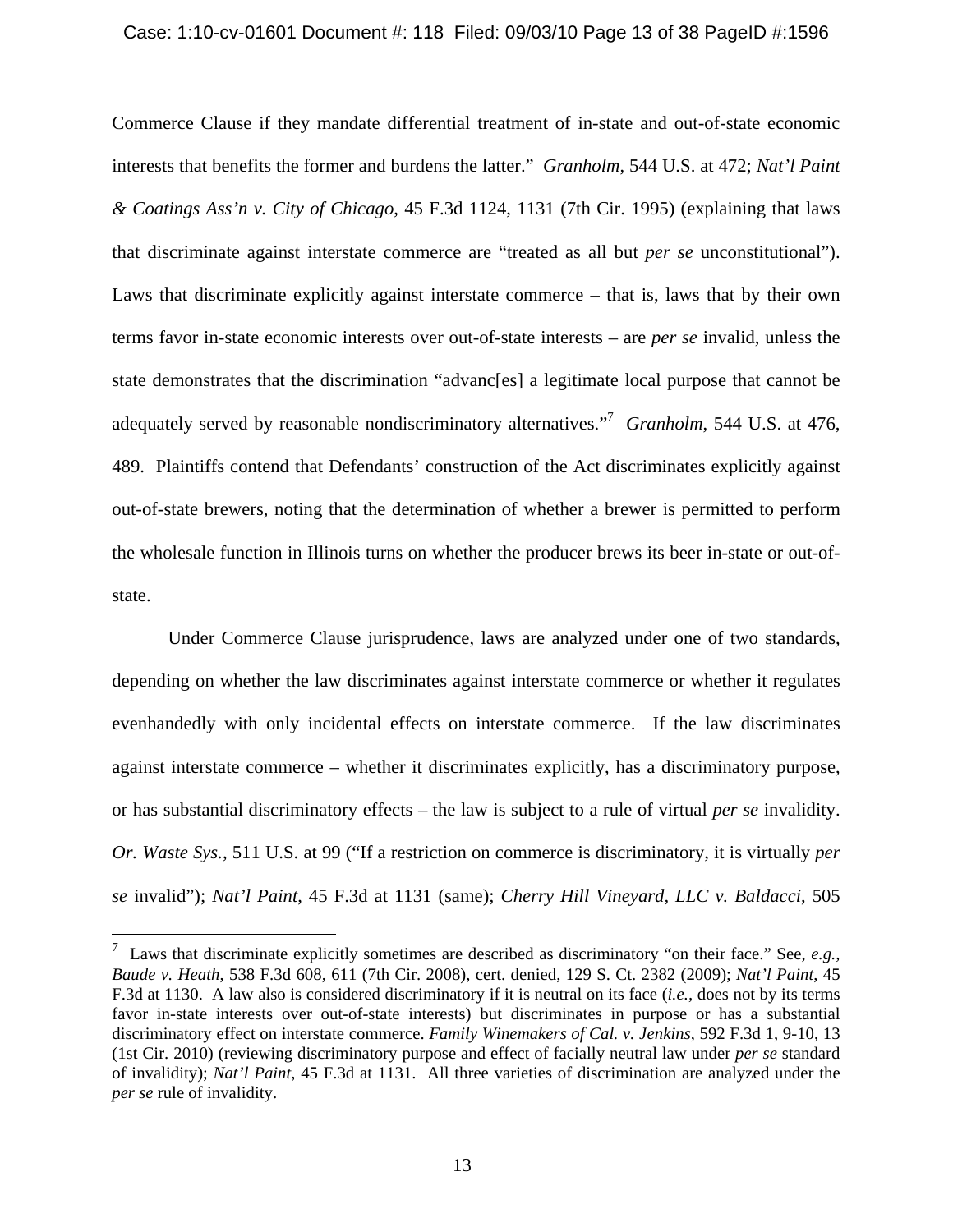#### Case: 1:10-cv-01601 Document #: 118 Filed: 09/03/10 Page 14 of 38 PageID #:1597

F.3d 28, 33 (1st Cir. 2007) (noting that a state law that discriminates "on its face, in purpose, or in effect" engenders strict scrutiny under the jurisprudence of the dormant commerce clause). To avoid the "*per se* rule of invalidity," the state must demonstrate that the law "advanc[es] a legitimate local purpose that cannot be adequately served by reasonable nondiscriminatory alternatives." See, *e.g., Or. Waste Sys*, 511 U.S. at 101. On the other hand, a law that regulates evenhandedly with only incidental effects on interstate commerce is valid unless the challenger meets the balancing test set forth in *Pike v. Bruce Church, Inc.*, 397 U.S. 137, 142 (1970), pursuant to which a law is invalid only if "the burden imposed on such commerce is clearly excessive in relation to the putative local benefits.<sup>38</sup> Or. Waste Sys., 511 U.S. at 99 (quoting *Pike*, 397 U.S. at 142); *Baude*, 538 F.3d at 611.

A law discriminates explicitly against interstate commerce if by its own terms it regulates disparately out-of-state and in-state economic interests and favors the in-state interests. See, *e.g., Granholm*, 544 U.S. at 467 ("The differential treatment between in-state and out-of-state wineries constitutes explicit discrimination against interstate commerce"); *Or. Waste Sys.*, 511 U.S. at 100 (holding that "[i]n making that geographic distinction, the surcharge patently discriminates against interstate commerce" and thus is "facially discriminatory"); *cf. Nat'l Paint*, 45 F.3d at 1131 ("Chicago's law does not fall into this category, however; it bans all spray paint without regard to its source."); *Baude*, 538 F.3d at 611 (finding that law was not explicitly discriminatory because the challenged "rule applies to every winery, no matter where it is

1

<sup>8</sup> In *Pike*, an Arizona regulation required that all cantaloupes grown in the state and offered for sale be packed in particular shipping containers before transportation. *Pike*, 397 U.S. at 138. The plaintiff cantaloupe grower sued because it was prevented from using its packing and shipping center in a nearby state to sort, inspect, pack, and ship its cantaloupes prior to sale. *Id.* at 139-40. Because the law did not treat out-of-state firms any differently from local firms, but had only an incidental effect on interstate commerce, the Court applied a simple balancing test (ultimately holding that the regulation's burden on interstate commerce outweighed its benefits). *Id.* at 144-45.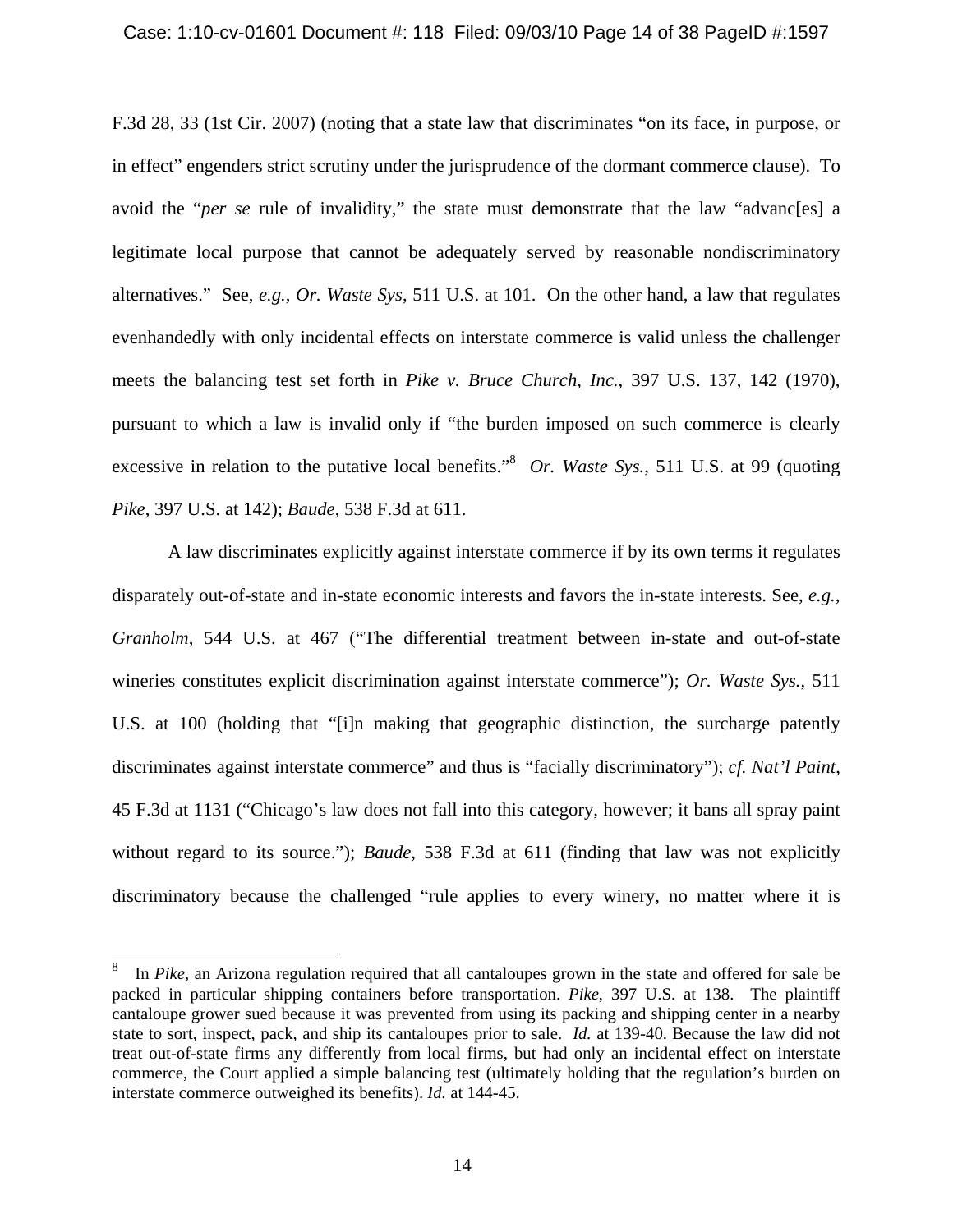#### Case: 1:10-cv-01601 Document #: 118 Filed: 09/03/10 Page 15 of 38 PageID #:1598

located."). In *Granholm*, the Supreme Court held to be explicitly discriminatory (and struck down pursuant to the dormant Commerce Clause) Michigan and New York alcohol beverage laws that favored in-state producers over out-of-state producers. 544 U.S. at 493. The challenged Michigan law allowed in-state wineries to bypass Michigan's three-tier system and ship wine directly to consumers subject only to a licensing requirement. *Id.* at 473-74. Out-ofstate wineries were prohibited from doing the same, regardless of whether they were licensed, and thus their wine had to pass through a wholesaler and retailer before reaching a consumer. *Id.*  at 474. The challenged New York law allowed both in-state and out-of-state wineries to ship wine to New York consumers, but out-of-state wineries were required to open a branch office and maintain a physical presence in the State. *Id.* at 474. Unless out-of-state wineries met this residency requirement, their wine had to pass through the wholesaler and retailer levels of New York's three-tier system to reach consumers. *Id.* at 474.

The Supreme Court held that both state laws were unenforceable violations of the Commerce Clause. *Granholm*, 544 U.S. at 476. The *Granholm* Court described as "obvious" the "discriminatory character" of the Michigan system because the "differential treatment requir[ed] all out-of-state wine, but not all in-state wine, to pass through an in-state wholesaler and retailer before reaching consumers." *Id.* at 473-74. With respect to the New York law, the Court found it to be "an indirect way of subjecting out-of-state wineries, but not local ones, to the three-tier system" and "grants in-state wineries access to the State's consumers on preferential terms." *Id.* at 474. Consequently, New York's in-state presence requirement ran afoul of Commerce Clause jurisprudence that prohibits states from requiring "an out-of-state firm 'to become a resident in order to compete on equal terms.'" *Id.* at 475 (quoting *Halliburton Oil Well Cementing Co. v. Reily*, 373 U.S. 64, 72 (1963)). For those reasons, the Court stated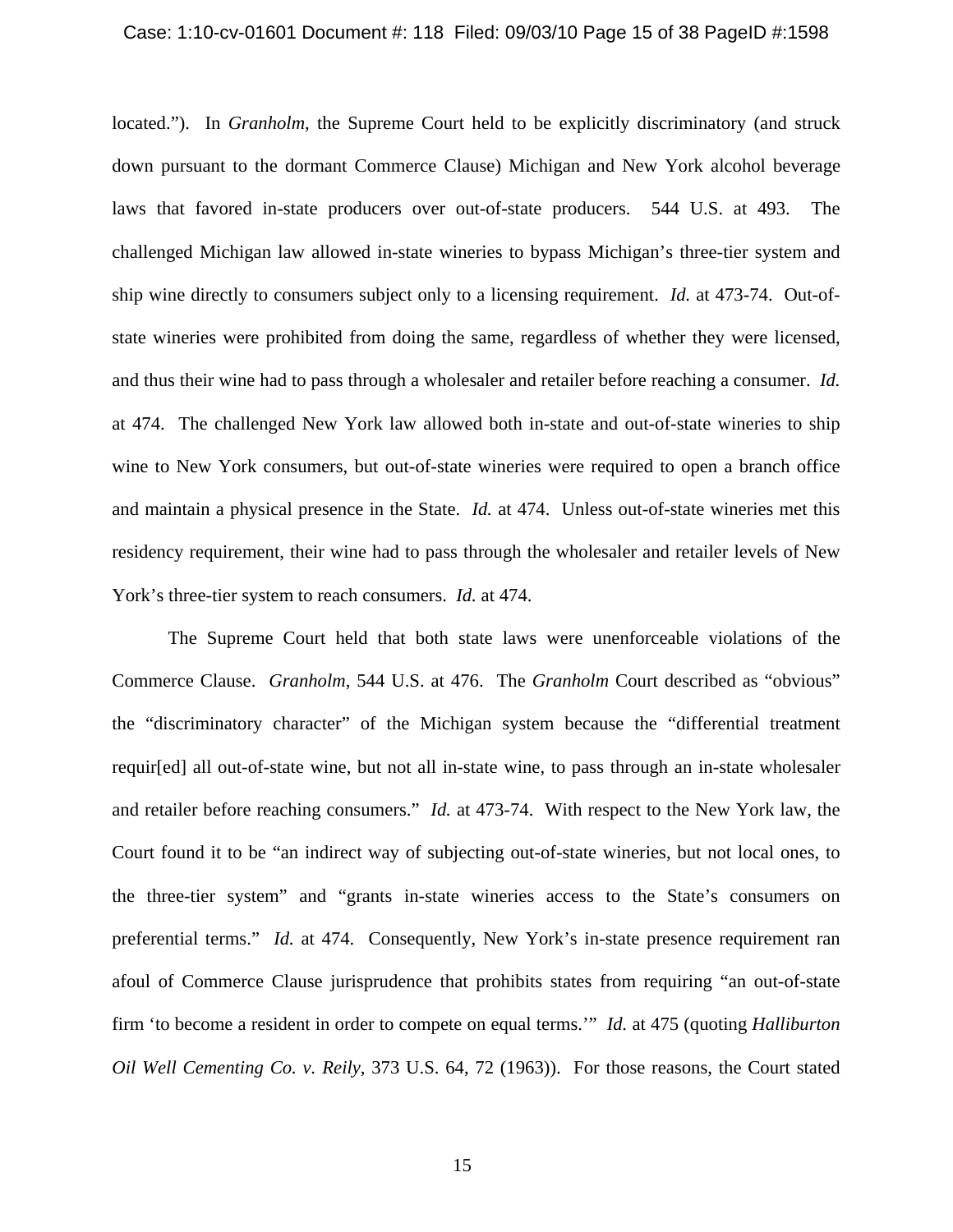### Case: 1:10-cv-01601 Document #: 118 Filed: 09/03/10 Page 16 of 38 PageID #:1599

that it had "no difficulty concluding" that New York's and Michigan's laws discriminated against interstate commerce and thus were subject to the "virtually *per* se rule of invalidity." *Granholm*, 544 U.S. at 476 (quoting *Philadelphia v. New Jersey*, 437 U.S. 617 (1978)).

The *Granholm* Court rejected the contention that the Twenty-first Amendment<sup>9</sup> saves laws that discriminate against out-of-state alcohol producers or products from the traditional *per se* invalidity standard. Although a state's three-tier system for controlling alcohol beverage distribution is "unquestionably legitimate" under the Twenty-first Amendment, *Granholm*, 544 U.S. at 488-89, the "regulation of alcohol is limited by the nondiscrimination principle of the Commerce Clause." *Id.* at 487 (citing *Bacchus,* 468 U.S. 276; *Brown-Forman Distillers*, 476 U.S. 573; *Healy*, 491 U.S. 324); see also *Granholm*, 544 U.S. at 484-85 ("The [Twenty-first] Amendment did not give states the authority to pass non-uniform laws in order to discriminate against out-of state goods."). In other words, the Twenty-first Amendment does not permit states to enact laws that discriminate against out-of-state liquor producers or their goods. *Id.* at 473-76, 489 ("State policies are protected under the Twenty-first Amendment when they treat liquor produced out of state the same as its domestic equivalent."). The Michigan and New York laws were invalid under a traditional Commerce Clause analysis because they "involve[d] straightforward attempts to discriminate in favor of local producers." *Granholm*, 544 U.S. at 489.

The Court then considered whether either of the challenged state regimes was saved because it advanced a legitimate local purpose that could not be adequately served by reasonable nondiscriminatory alternatives. *Granholm*, 544 U.S. at 489. Characterizing that test as one that places on the state the burden of demonstrating that the discrimination is "demonstrably

1

<sup>9</sup> Section 2 of the Twenty-first Amendment provides: "The transportation or importation into any State, Territory, or possession of the United States for delivery or use therein of intoxicating liquors in violation of the laws thereof, is hereby prohibited."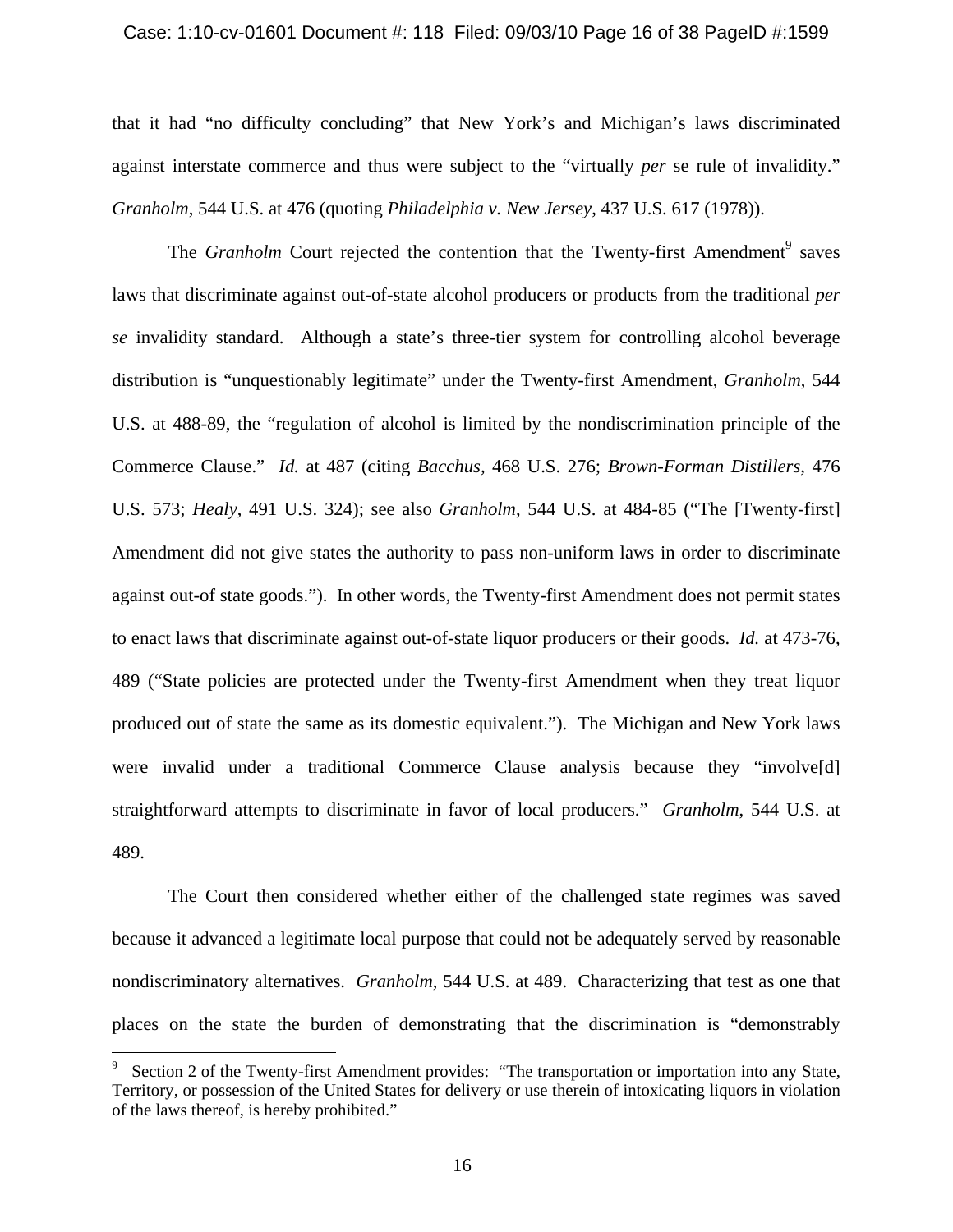## Case: 1:10-cv-01601 Document #: 118 Filed: 09/03/10 Page 17 of 38 PageID #:1600

justified" because "concrete record evidence" showed that nondiscriminatory alternatives "will prove unworkable," the Court determined that neither Michigan nor New York had satisfied this "exacting standard." *Id.* at 492-93 (citations and quotations omitted). The Court concluded with the observation that although the states have broad power to regulate liquor under Section 2 of the Twenty-first Amendment, "[t]his power \* \* \* does not allow States to ban, or severely limit, the direct shipment of out-of-state wine while simultaneously authorizing direct shipment by instate producers." *Id.* at 493. "Without demonstrating the need for discrimination, New York and Michigan [had] enacted regulations that disadvantage<sup>[d]</sup> out-of-state wine producers." *Id.* On that basis, the Court held that under Commerce Clause jurisprudence, the challenged state laws could not stand. *Id.*; see also *Action Wholesale Liquors v. Oklahoma Alcoholic Beverage Laws Enforcement Com'n*, 463 F. Supp. 2d 1294, 1300-01 (W.D. Okla. 2006).

A number of courts have applied *Granholm* to hold that state alcoholic beverage laws that discriminate against out-of-state producers are unconstitutional.10 For example, *Costco Wholesale Corp. v. Hoen,* 407 F. Supp. 2d 1247 (W.D. Wash. 2005), involved Washington statutes that permitted domestic breweries and wineries to be licensed as distributors under the state's three-tier system, but did not permit out-of-state brewers and wineries to perform the wholesale function, and mandated that out-of-state brewers and wineries sell their product to a distributor, which in turn sold the product to a retailer. *Id.* at 1249. The Court held that the

 $10\,$ 10 See, *e.g., Jelovsek v. Bredesen*, 545 F.3d 431 (6th Cir. 2008) (holding that certain preferences for instate wineries violated the Commerce Clause, including a residency requirement and a provision allowing wineries to serve free wine samples when a winery used at least 75 percent in-state agricultural products), cert. denied, 130 S. Ct. 199 (2009); *Huber Winery v. Wilcher*, 488 F. Supp. 2d 592, 597 (W.D. Ky. 2006) (holding that Kentucky's farm and small winery direct sale exceptions violated the Commerce Clause because they favored in-state wineries); *Action Wholesale Liquors*, 463 F. Supp. 2d at 1305 (holding that a law violated the Commerce Clause because it allowed instate wineries to ship directly to retailers while prohibiting out-of-state wineries from doing the same); see also *Baude*, 538 F.3d 608 (invalidating an Indiana law that prevented an out-of-state winery from obtaining a permit to ship to Indiana consumers if the out-of-state winery also held a distributor's license in its own state).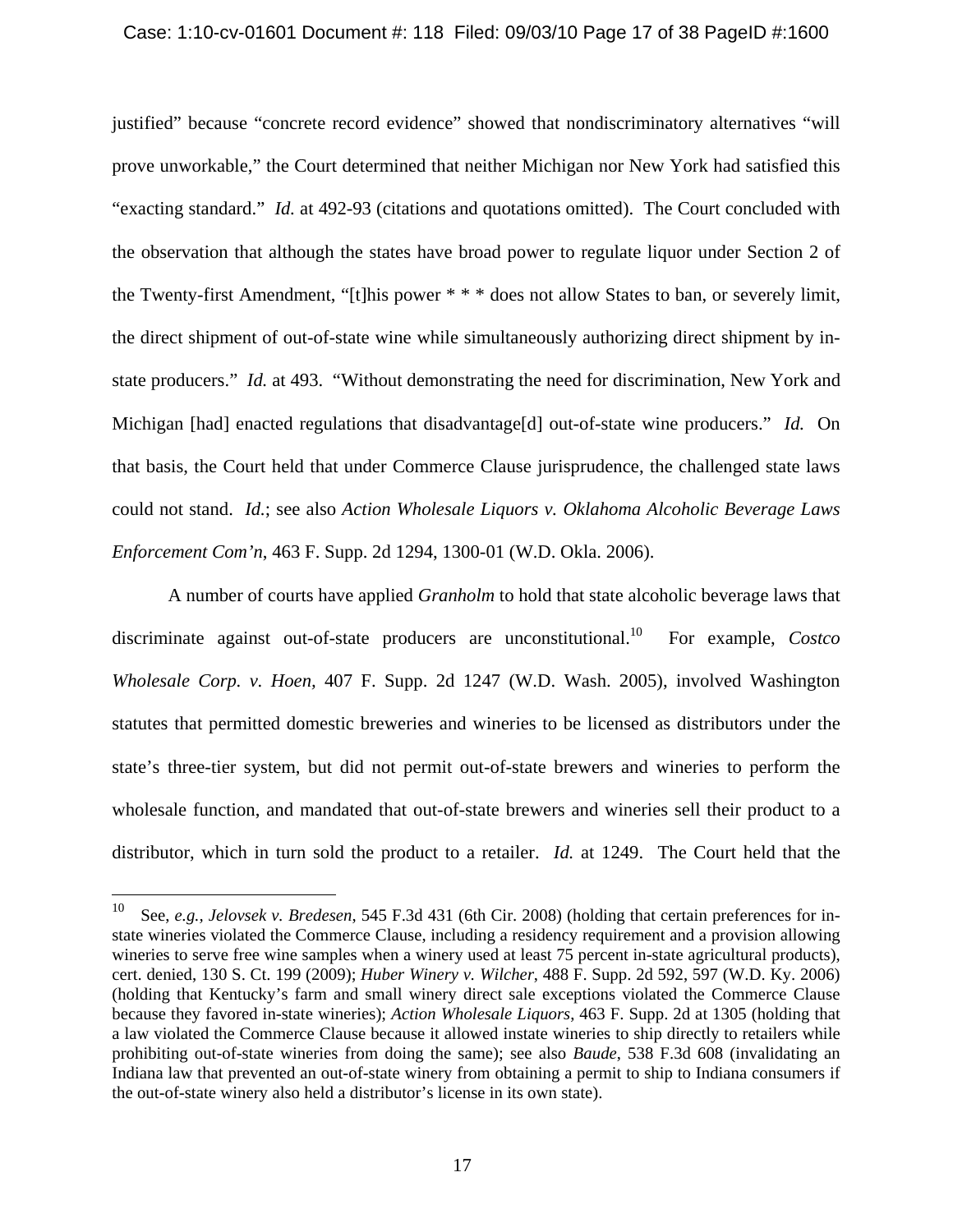#### Case: 1:10-cv-01601 Document #: 118 Filed: 09/03/10 Page 18 of 38 PageID #:1601

discriminatory nature of Washington's system was "obvious," because the privilege of in-state producers to distribute directly to retailers "provides clear advantages to in-state wineries and breweries that out-of-state producers do not enjoy." *Id.* at 1251.Accordingly, the Court held that Washington's system discriminated against out-of-state producers in violation of the Commerce Clause. *Id.* at 1252.

# *1. Application of the* per se *invalidity standard in this case*

In the instant case, to distribute beer in Illinois it is necessary to hold a Distributor's License and to import beer from out-of-state as part of this function it is necessary also to hold an Importing Distributor's License. In-state beer producers may hold a Brewer's License, which entitles them to hold Distributor's and Importing Distributor's Licenses. See 235 ILCS 5/5-1(a) ("A Brewer may make sales and deliveries of beer \* \* \* to retailers provided the brewer obtains an importing distributor's license or distributor's license in accordance with the provisions of this Act."). Yet an out-of-state beer producer is ineligible to hold Distributor's and Importing Distributor's Licenses. The bottom line is that in-state brewers are permitted to perform the distribution function in Illinois, while out-of-state brewers are precluded from doing the same. Defendants' construction of Illinois law also does not permit an out-of-state brewer to own or be affiliated with a licensed Illinois Distributor or Importing Distributor. Put differently, the basis for determining whether a brewer can distribute beer in Illinois turns on the brewer's residency; an in-state brewer is eligible, while an out-of-state brewer is not. Thus, by its own terms, this law explicitly discriminates against out-of-state brewers (or, in *Granholm* terms, out-of-state "producers").

Defendants acknowledge that *Granholm* prohibits discrimination against out-of-state liquor producers but attempt to portray this case as one that involves the question of "who can be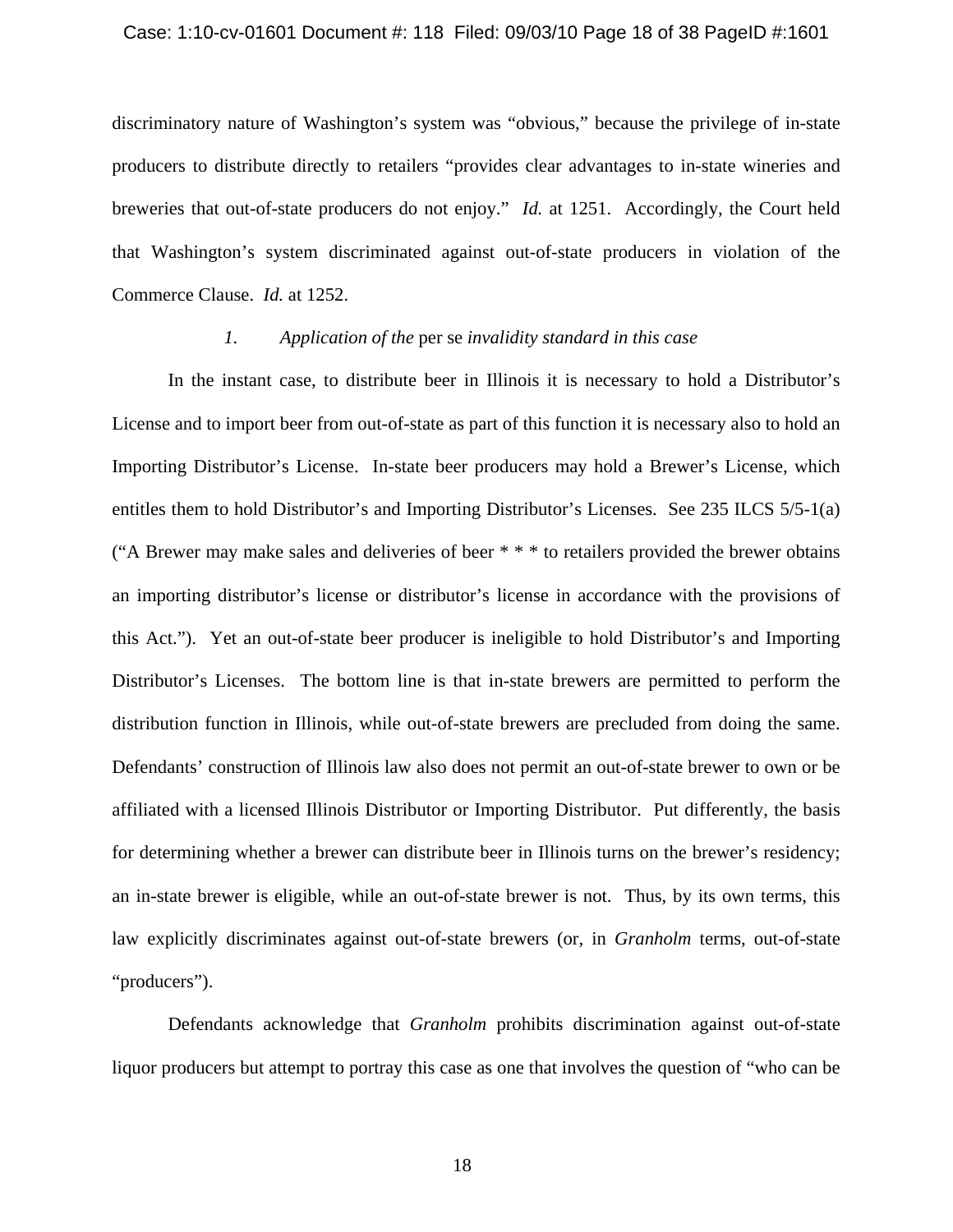#### Case: 1:10-cv-01601 Document #: 118 Filed: 09/03/10 Page 19 of 38 PageID #:1602

a distributor." To that end, Defendants contend that the discrimination at issue affects AB Inc. "only insofar as it wants to act as a *distributor*" and that the discrimination does not affect AB Inc. "in its capacity as producer." Defendants then proceed under a Twenty-first Amendment "core concerns" analysis, which according to Defendants has been applied in three post-*Granholm* cases to conclude that discrimination is constitutional so long as it has some connection to the distributor or retailer tiers of the three-tier system.

The discrimination against out-of-state producers under Defendants' construction of state law cannot be cured through semantics. The cases cited by Defendants do not support Defendants' view that discrimination against out-of-state producers is permissible if the state is determining "who can be a distributor." Rather, those cases hold that only when discrimination against out-of-state producers *is not at issue*, does the Twenty-first Amendment permit states to enact laws that distinguish between retailers and distributors based on the location of their operations. See, *e.g., Siesta Vill. Mkt. LLC v. Steen*, 595 F.3d 249, 258 (5th Cir. 2010) (noting that although *Granholm* prohibits discrimination against out-of-state alcohol products or their producers, "[s]uch discrimination among producers is not the question today"); *Arnold's Wines, Inc. v. Boyle*, 571 F.3d 185, 191 (2d Cir. 2009) ("Because New York's three-tier system \* \* \* does not discriminate against out-of-state products or producers, we need not analyze the regulation further under Commerce Clause principles."); *Brooks v. Vassar*, 462 F.3d 341, 352-54 (4th Cir. 2006) ("[Defendants'] argument must be that in-state retailers are favored over out-ofstate retailers \* \* \* \* [T]his argument is foreclosed \* \* \* because the dormant Commerce Clause only prevents a State from enacting regulation that favors in-state producers"). The laws at issue in those cases did not involve producers or distributors, but rather involved discrimination against retailers that sought to sell and deliver liquor from outside the state to consumers.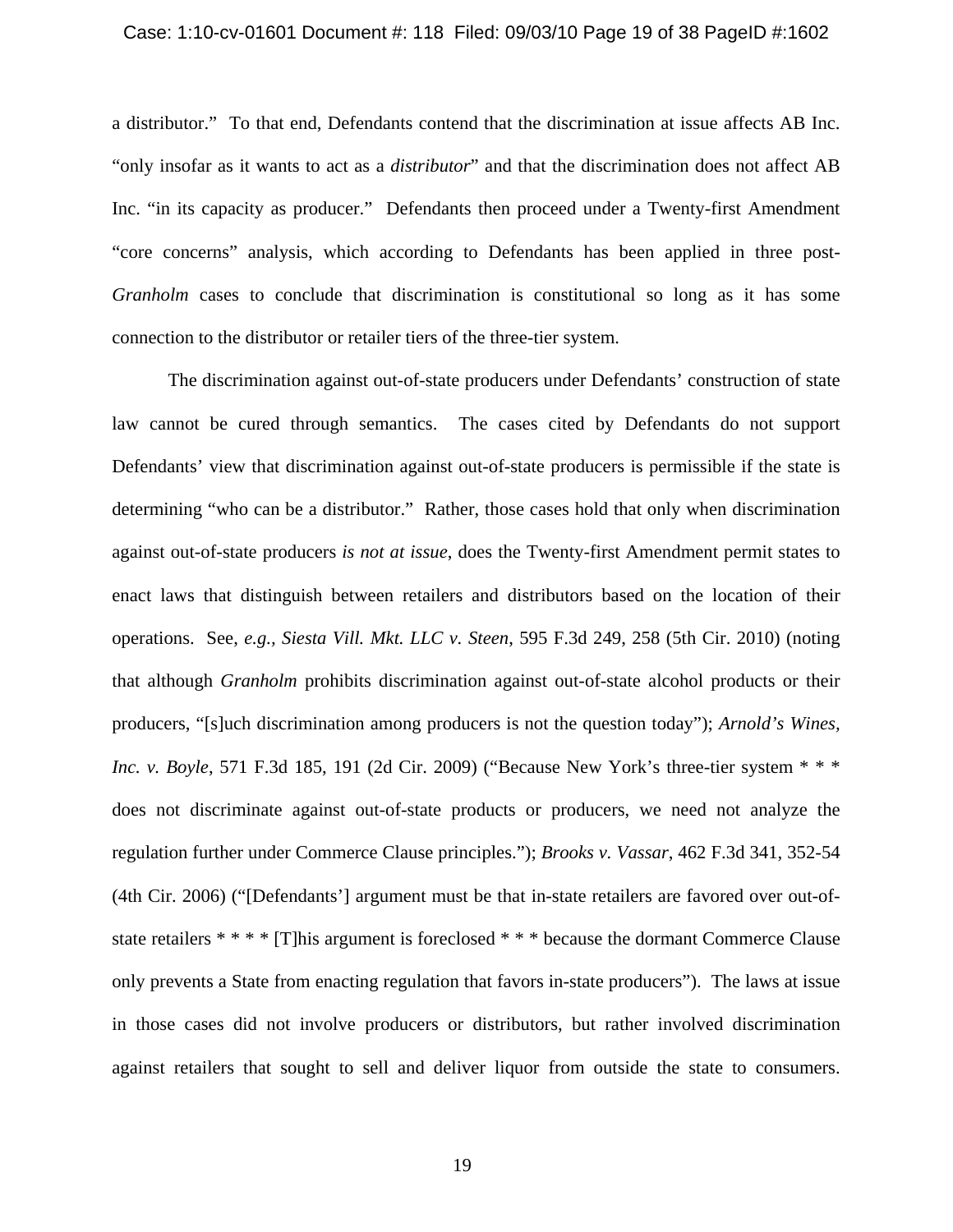*Arnold's Wines*, 571 F.3d at 190; *Siesta*, 595 F.3d at 256, 260; *Brooks*, 462 F.3d at 352. These cases also confirm that a law that "discriminates in favor of in-state producers or products \* \* \* will only be upheld if it reasonably advances state interests that cannot be adequately served by reasonable nondiscriminatory alternatives." *Arnold's Wines*, 571 F.3d at 189; see also *Siesta Village*, 595 F.3d at 258 ("At least as to *producers*, the [*Granholm*] Court held that the [Twentyfirst] amendment does not supersede other provisions of the Constitution") (emphasis added); *Brooks*, 462 F.3d at 354.<sup>11</sup> Defendants admit that the Liquor Control Act uses the geographic location of brewers (producers) to determine "who can be a distributor." In other words, in-state beer producers are eligible to enjoy the advantages of distributing beer in Illinois, while out-ofstate producers are not. The upshot of this disparate treatment is that an out-of-state brewer's beer must flow through an unaffiliated distributor to reach retailers and thus cannot access the Illinois market on equal terms with in-state brewers, who may sell their beer directly to retailers. In short, under the Commission's construction of the Act, Plaintiff AB Inc. "cannot act as a *distributor* in Illinois' three-tier system" (Def. Br. at 16) because it is an out-of-state *producer*.

Defendants also attempt to distinguish *Granholm* on the ground that AB Inc. seeks to act on multiple tiers of the three-tier system, rather than bypass the three-tier system entirely. Yet as Justice Thomas pointed out in his dissent in *Granholm,* describing a producer as "bypassing the three-tier system" is just another way of saying that the producer is acting as its own wholesaler and retailer. *Granholm*, 544 U.S. at 524 (Thomas, J., dissenting). Either formulation has the same result: an out-of-state producer's product must flow through an unaffiliated distributor to

 $\overline{a}$ 

<sup>&</sup>lt;sup>11</sup> The *Brooks* case originally involved Virginia laws that permitted in-state wineries and breweries to deliver wine and beer to retailers (described as an in-state "distribution privilege") but prohibited out-ofstate wineries and breweries from doing the same. 462 F.3d at 346. The Fourth Circuit did not need to rule on the constitutionality of the in-state "distribution privilege," however, because *Granholm* was decided in the middle of the case, after which "Virginia conceded that [the in-state "distribution privilege" was] unconstitutional under *Granholm*." *Id.* at 347.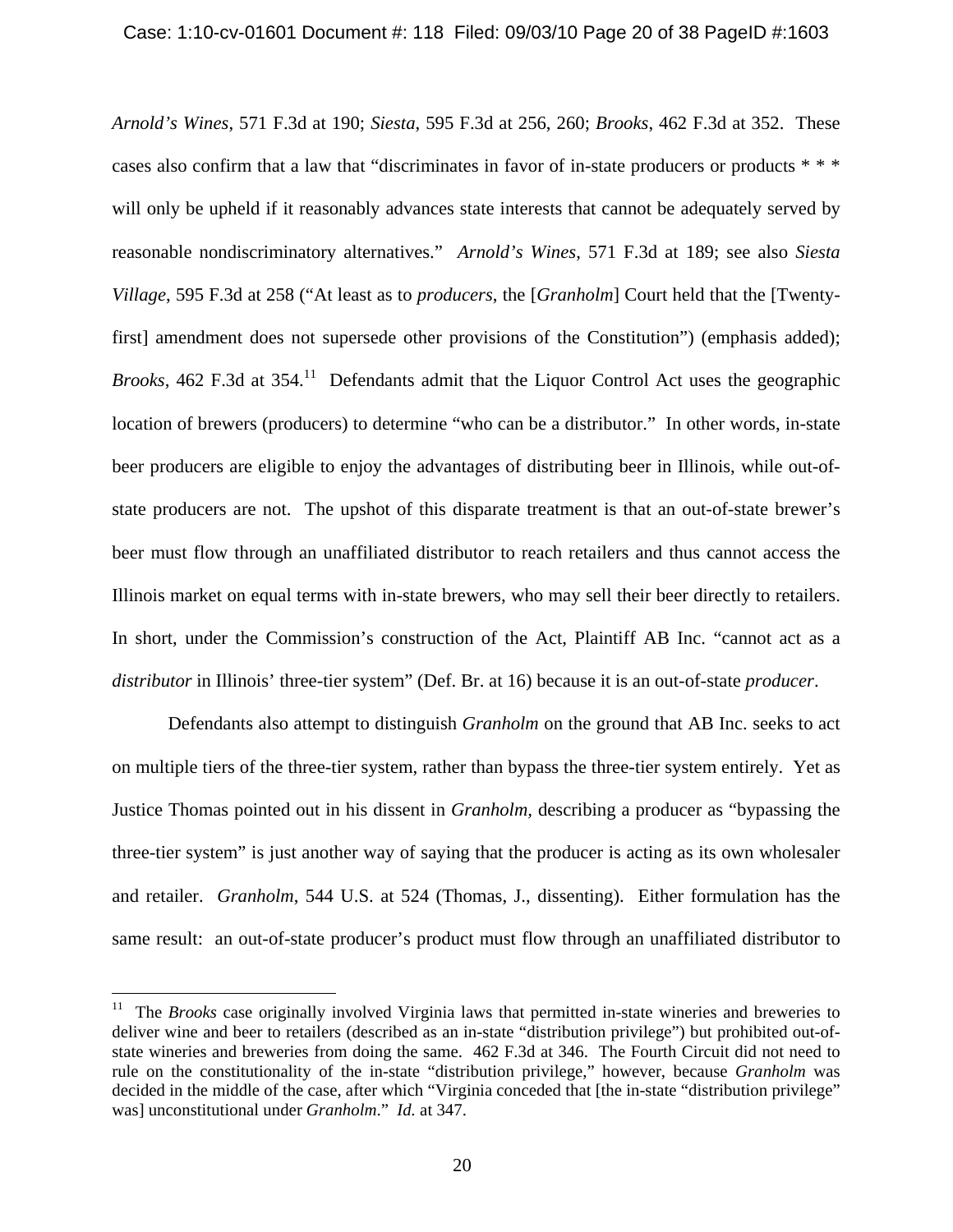#### Case: 1:10-cv-01601 Document #: 118 Filed: 09/03/10 Page 21 of 38 PageID #:1604

reach retailers and thus cannot access the Illinois market on equal terms with instate producers who may sell their product directly to retailers. See *Costco,* 407 F. Supp. 2d at 1251-52 (in holding that a provision of Washington law that permitted domestic breweries and wineries to be licensed as distributors under the state's three-tier system was unconstitutional under *Granholm*, the court recognized that laws like the one at issue here involve unconstitutional discrimination against producers); *Brooks*, 462 F.3d at 346-47 (conceding that the laws that permitted wine and beer producers to enjoy a "distribution privilege" were unconstitutional under *Granholm*).

Defendants also assert that the *per se* invalidity standard is inapplicable because Plaintiffs do not establish that the law at issue here has a discriminatory purpose or effect. With respect to discriminatory effect, Defendants concede that the acquisition of the remainder of the CITY Beverage business would permit AB Inc. to realize the same common advantages that in-state brewers may achieve by distributing beer. Yet Defendants argue that Plaintiffs must demonstrate that they are "effectively blocked" from the market or are "struggling to survive." The Court must reject that argument, because there is no *de minimis* exception for a law that explicitly discriminates against interstate commerce. *Associated Indus. of Mo. v. Lohman*, 511 U.S. 641, 650 (1994) (noting that "actual discrimination, wherever it is found, is impermissible, and the magnitude and scope of the discrimination have no bearing on the determinative question whether discrimination has occurred"); *New Energy Co. v. Limbach*, 486 U.S. 269, 276 (1988) ("[W]here discrimination is patent \* \* \* neither a widespread advantage to in-state interests nor a widespread disadvantage to out-of-state competitors need be shown"); *Jelovsek v. Bredesen*, 545 F.3d 431, 437 (6th Cir. 2008) ("[T]here is no *de minimis* exception when evaluating whether a law is discriminatory on its face."), cert. denied, 130 S.Ct. 199 (2009).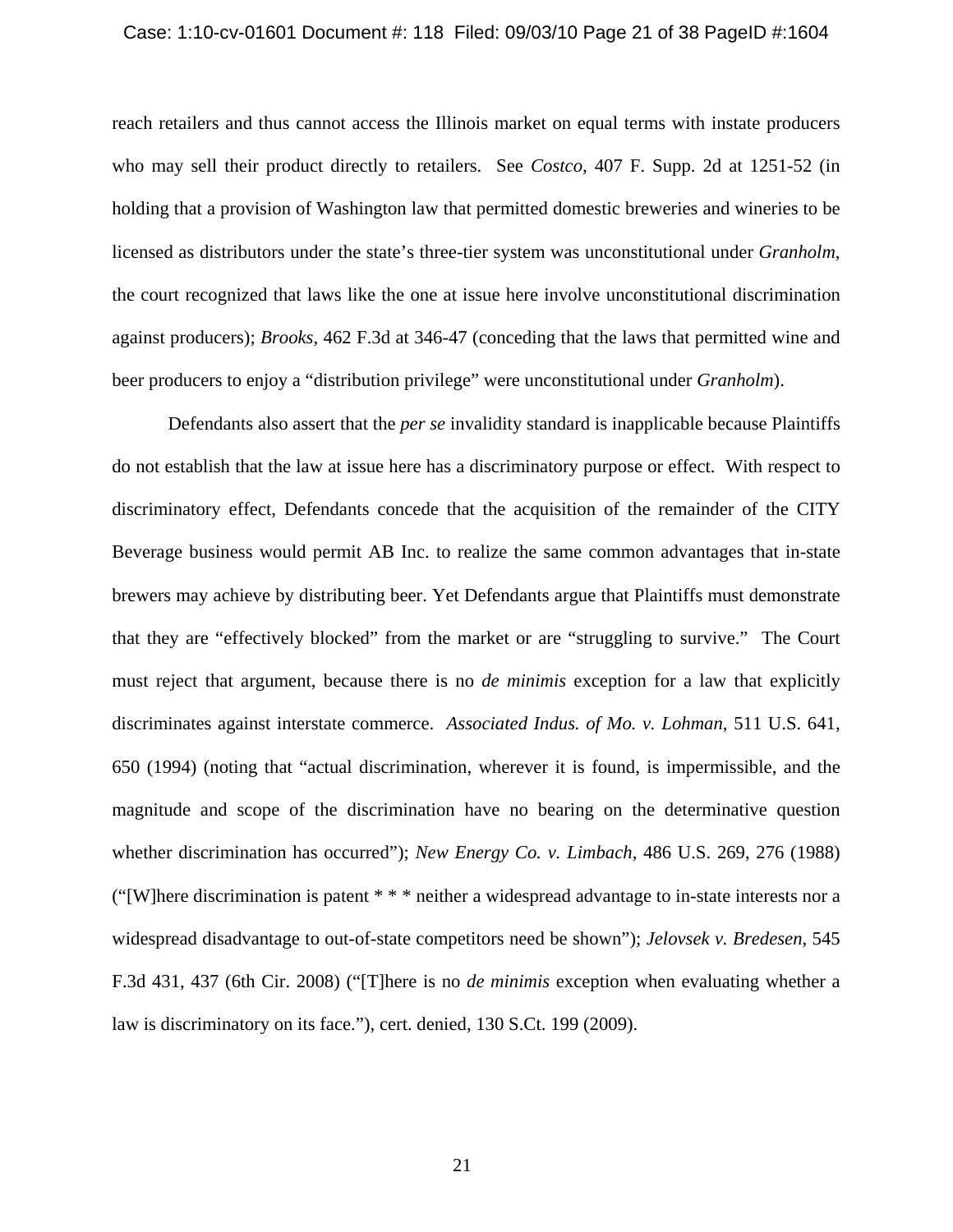#### Case: 1:10-cv-01601 Document #: 118 Filed: 09/03/10 Page 22 of 38 PageID #:1605

The absence of a *de minimis* exception for explicitly discriminatory laws also dooms Defendants' argument that there is no significant discriminatory impact here because "only two small in-state brewers actually act as distributors." The degree to which the discriminatory provision is currently utilized by in-state brewers (*i.e.,* "only two small in-state brewers" actually act as distributors) is irrelevant to the constitutional analysis; under Supreme Court precedent a law that mandates discriminatory treatment by its own terms is invalid even if there are *no* instate businesses that currently benefit from the discrimination. See *Healy v. Beer Inst.*, 491 U.S. 324, 326 n.2, 340-41 (1989) (holding that, despite the fact that Connecticut had no brewers of its own or local businesses that actually benefited from the law, the statute violated the Commerce Clause because "[o]n its face, the statute discriminate[d] against brewers and shippers of beer engaged in interstate commerce.").

The result of this discrimination against out-of-state brewers is to restrict the ability of out-of-state beer producers to market and sell their beer on equal terms with in-state beer producers. Under *Granholm*, a state may not permit an in-state producer to operate at more than one tier of the state's alcohol beverage licensing system or to bypass one or more of those tiers, without according the same right to out-of-state entities. *Granholm*, 544 U.S. at 473-76. As construed by Defendants, the Liquor Control Act does not evenhandedly regulate the economic interests of in-state and out-of-state beer producers. This "differential treatment" of in-state and out-of-state brewers is *per se* invalid unless the state meets its burden of "advanc[ing] a legitimate local purpose that cannot be adequately served by reasonable nondiscriminatory alternatives." *Granholm*, 544 U.S. at 476, 489.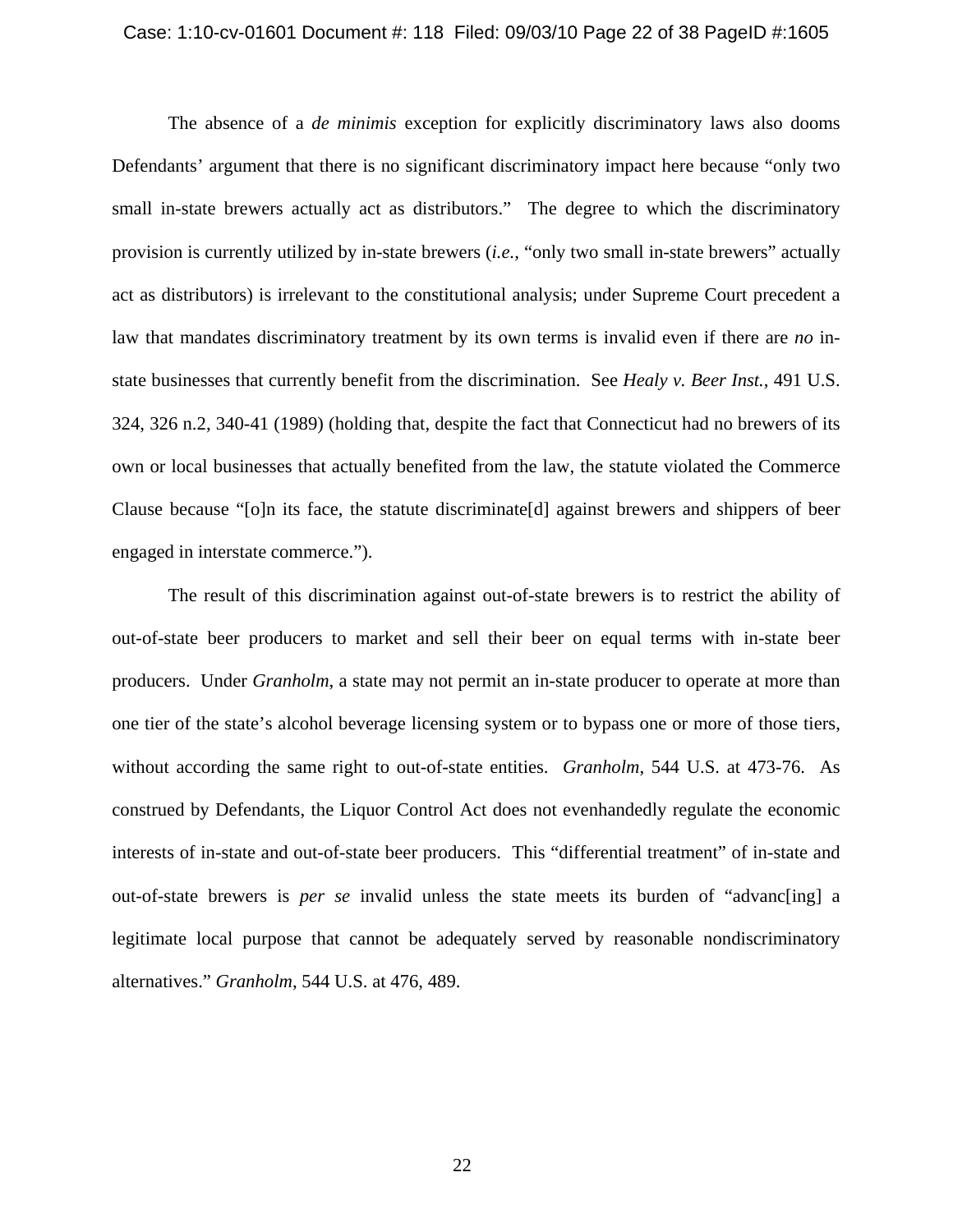# *2. Legitimate local purpose for discrimination against interstate commerce*

Given that the Liquor Control Act discriminates by its own terms, the second step of the Commerce Clause analysis requires the Court to determine whether the law meets the very narrow exception to the "virtual<sup>[]</sup> *per se* rule of invalidity" by "advances" a legitimate local purpose that cannot be adequately served by reasonable nondiscriminatory alternatives." *Granholm*, 544 U.S. at 476, 489; *Or. Waste Sys.*, 511 U.S. at 101; *New Energy Co. of Ind. v. Limbach*, 486 U.S. 269, 278 (1988). "The burden is on the State to show that the *discrimination*  is demonstrably justified \* \* \*." *Granholm*, 544 U.S. at 492 (emphasis in original); *Or. Waste Sys.*, 511 U.S. at 100-101. Satisfying this standard is no easy feat; the Supreme Court has noted that "[t]he State's burden of justification is so heavy that facial discrimination by itself may be a fatal defect."12 *Or. Waste Sys.*, 511 U.S. at 101 (citation omitted); *Island Silver & Spice, Inc. v. Islamorada*, 542 F.3d 844, 847 n.3 (11th Cir. 2008) ("Regulations that facially discriminate or have a discriminatory effect on interstate commerce rarely pass the elevated scrutiny test.").

To meet this standard, the State must come forward with concrete record evidence, rather than mere speculation. See *Granholm*, 544 U.S. at 492-93. The Court in *Granholm* rejected the proffered justifications of keeping alcohol out of the hands of minors, facilitating tax collection, facilitating orderly market conditions, protecting public health and safety, and ensuring

 $\overline{a}$ 

<sup>12</sup> The parties have cited only one case in which a state has satisfied its burden under the *per se* standard. See *Maine v. Taylor*, 477 U.S. 131 (1986); *cf. Camps Newfound/Owatonna, Inc. v. Town of Harrison*, 520 U.S. 564, 582 n.16 (1997) (noting that the dissent points to a single case in which the Court found that the State actually met the *per se* standard). In *Taylor*, Maine banned shipments into the state of certain types of baitfish that might contain parasites potentially harmful to in-state baitfish and that might inadvertently contain non-native species that could negatively affect Maine's aquatic ecology. *Taylor*, 477 U.S. at 142. The Court held that the statute explicitly discriminated against out-of-state interests, but that protection of the State's aquatic environment was a legitimate local purpose and that no non-discriminatory alternatives existed because, based on evidence the State presented, a ban was the only means of preventing the introduction of parasites and threatening species into Maine's waters. *Id.* at 140-41.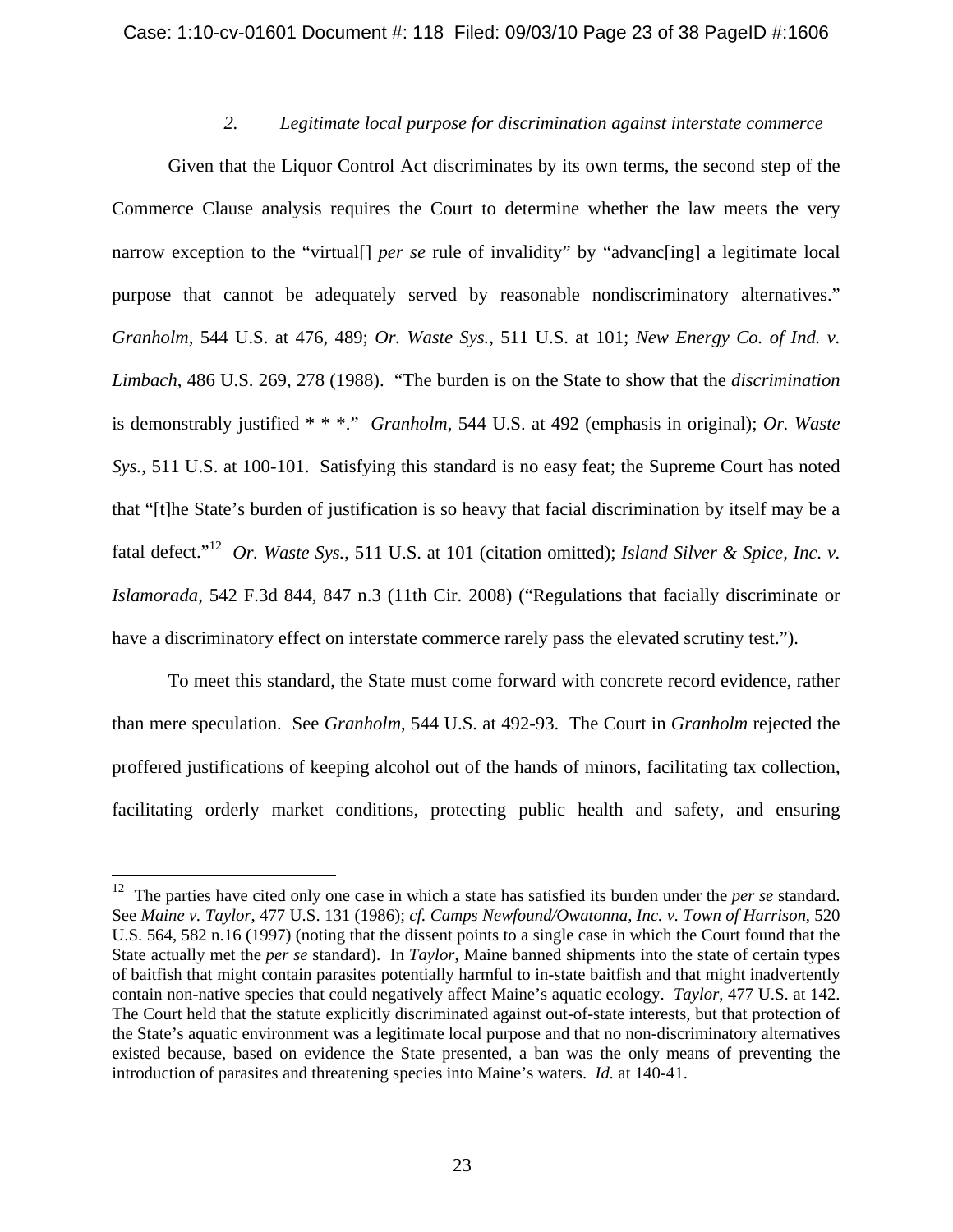#### Case: 1:10-cv-01601 Document #: 118 Filed: 09/03/10 Page 24 of 38 PageID #:1607

regulatory accountability. *Id.* at 489-93. The Court held that the states presented insufficient evidence to establish that these concerns were tangible, and further recognized that the states' aims could be achieved through non-discriminatory means. *Id.* at 491-92 ("These objectives can \* \* \* be achieved through the alternative of an even-handed licensing requirement"); see also *Costco*, 407 F. Supp. 2d at 1252-54 (rejecting similar rationales to those proffered in *Granholm*); *Glazer's Wholesale Drug Co.. v. Kansas*, 145 F. Supp. 2d 1234 (D. Kan. 2001) (rejecting "minimiz[ing] the infiltration of criminal elements in the [state] liquor industry" as a justification).

Defendants primarily defend their position by arguing that the *per se* invalidity standard does not apply here, rather than addressing their burden of demonstrating that the discrimination advances a legitimate local purpose that cannot be adequately served by reasonable nondiscriminatory alternatives. See June 16 Trans. at 40 (counsel for Defendants acknowledging that if the Court finds *per se* discrimination, "we fall right to the remedy"). However, in the context of explaining why they contend that Plaintiffs' position in this case amounts to an attack on the three-tier system, Defendants discuss reasons why allowing AB Inc. to act as a distributor would undermine the three-tier system. Essentially, Defendants contend that AB Inc.'s exclusion from the distributor tier is justified (i) by the relative size of the current in-state brewers compared with AB Inc. and (ii) by "the importance of local regulatory control and risk of tax evasion."

Two initial points: First, the arguments that Defendants present are similar, if not identical, to those that have been presented and rejected in other alcohol beverage discrimination cases. See, *e.g., Granholm*, 544 U.S. at 490-93; *Beskind v. Easley*, 325 F.3d 506, 516-18 (4th Cir. 2003); *Action Wholesale Liquors*, 463 F. Supp. 2d at 1303; *Costco*, 407 F. Supp. 2d at 1255.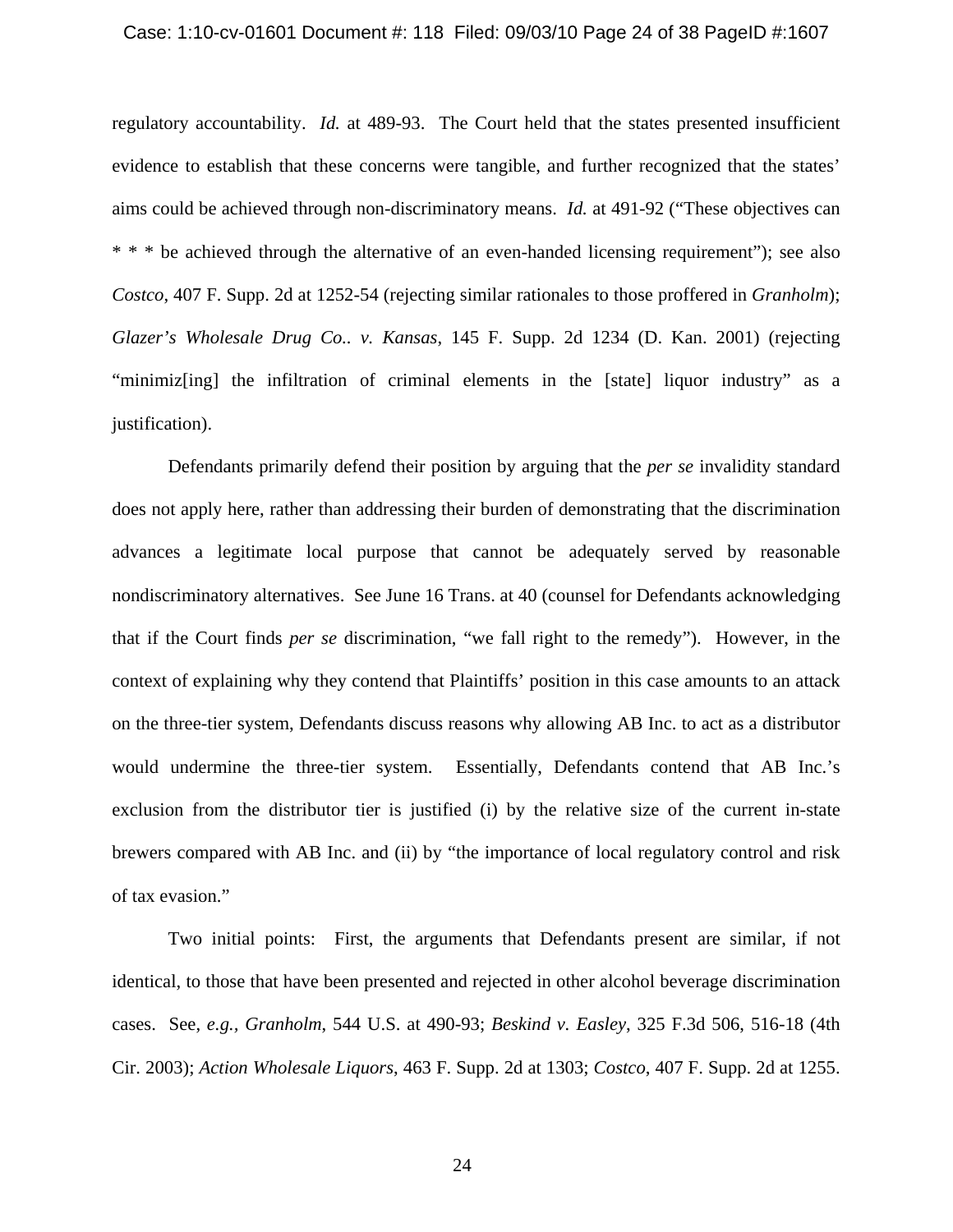#### Case: 1:10-cv-01601 Document #: 118 Filed: 09/03/10 Page 25 of 38 PageID #:1608

Defendants have not attempted to distinguish this case from the other cases in which courts have held that the state failed to meet its burden. Second, Defendants' reliance on the affidavit of Pamela Erickson to support portions of their arguments is problematic. The thrust of Ms. Erickson's affidavit is that permitting *any* brewer to distribute beer, especially *any* large brewer, undermines the three-tier system. Consequently, Ms. Erickson's opinions do not explain the need for Illinois to bar only *out-of-state* brewers from distributing beer, which constitutes the discrimination actually at issue in this case.

Turning to Defendants' specific arguments, Defendants contend that the in-state brewers that currently distribute beer "are so small, and produce such a limited volume of beer [that] permitting them to self-distribute does not jeopardize the Act's goal of promoting temperance and competition," while AB Inc.'s "size and significant market presence \* \* \* would be a fundamental alteration to the three-tier system." This argument fails to address the fact that the Liquor Control Act permits *all* in-state brewers to hold Distributor's and Importing Distributor's Licenses, not just small in-state brewers, and prohibits *all* out-of-state brewers from holding Distributor's and Importing Distributor's Licenses, not just large ones. Nor does the argument support the proposition that allowing all in-state brewers to distribute beer while barring all outof-state producers from doing the same furthers the State's purported goals of temperance and competition. And even if the need to promote temperance and competition were advanced by barring all out-of-state brewers from distributing beer, the argument would fail because Defendants do not attempt to prove that non-discriminatory means would be unworkable to accomplish the State's objectives. Defendants do not address the non-discriminatory alternatives or establish that they would not be effective. *Cf. 44 Liquormart, Inc. v. R.I.*, 517 U.S. 484, 507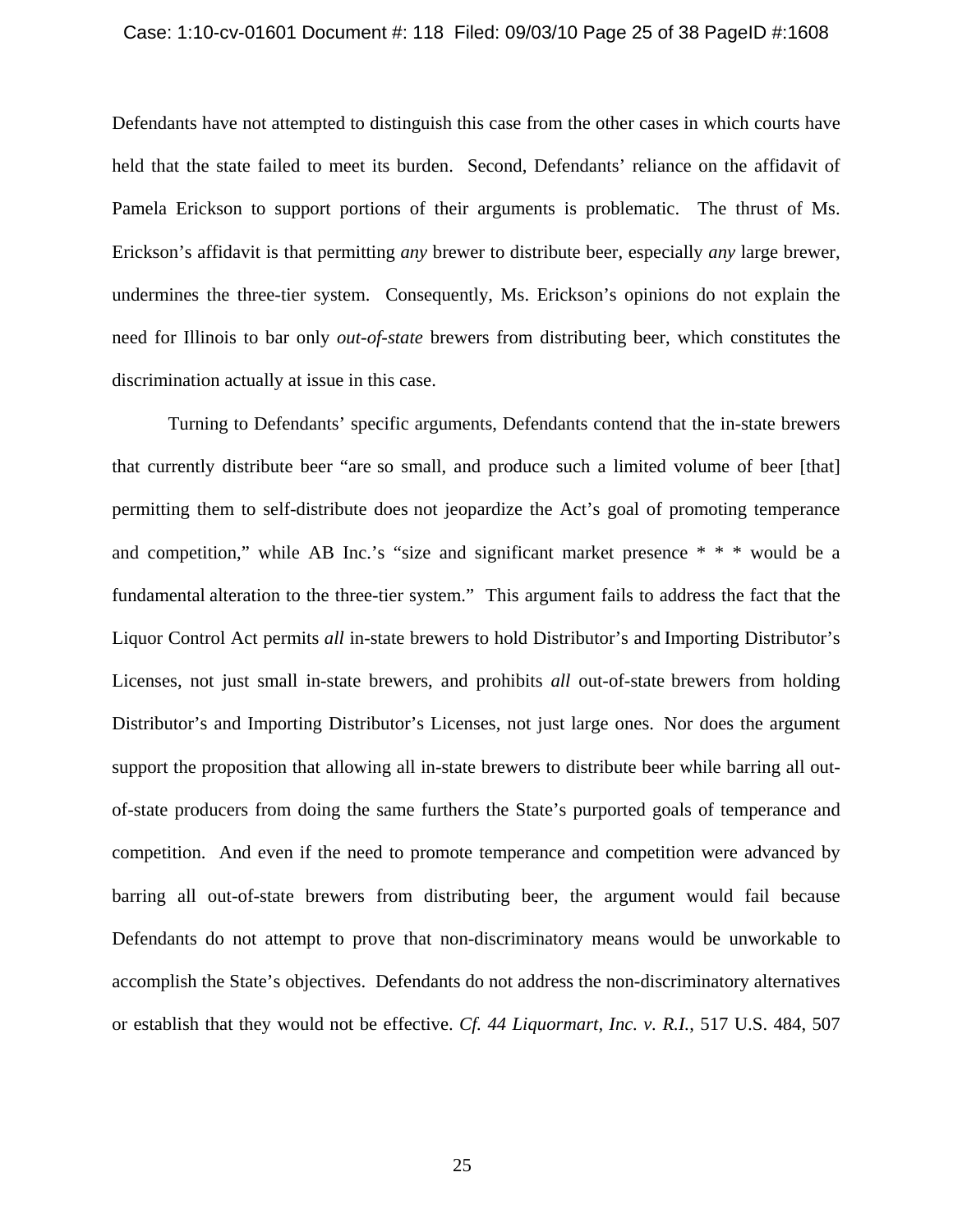(1996) (explaining that higher prices to promote the goal of temperance can be "maintained by direct regulation or taxation" and that educational campaigns also might prove effective).<sup>13</sup>

Defendants next argue that "it is more difficult for state regulatory agencies with limited budgets and resources to exert control over out-of-state licensees" and that "there is an increased risk of tax evasion when a producer and distributor affiliate." As an initial matter, this argument does not justify the discrimination against out-of-state producers because Defendants admit that the purported tax collection problem would apply to *all* producers that act as distributors, regardless of where they are located. Instead, Defendants contend that the purported tax collection problem would be compounded by the fact that AB Inc. is an out-of-state producer.<sup>14</sup> As with Defendants first argument, Defendants fails to cite record evidence for this proposition. See, *e.g.*, *Granholm*, 544 U.S. at 490-93 ("[T]he States provide little concrete evidence \* \* \* \* Our Commerce Clause cases demand more than mere speculation to support discrimination against out-of-state goods."); *Chemical Waste*, 504 U.S. at 343 ("[O]nly rhetoric, and not explanation, emerges as to why Alabama targets *only* interstate hazardous waste to meet these goals.") (emphasis in original). Moreover, this tax collection justification fails for the same reason that it failed in *Granholm* and various other cases – Defendants do not establish that this regulatory objective cannot be achieved through reasonable non-discriminatory means. See

1

 $13$  Defendants also do not raise their goals of "temperance" and "competition" above the speculative level, such as, for example, addressing the price at which liquor sales would lead to greater alcohol consumption or why AB Inc.'s presence in the distributor market would result in reduced competition.

 $14$  Defendants also admit that post-acquisition CITY Beverage would remain subject to local regulatory control as an in-state operation and thus Illinois' regulatory control over CITY Beverage would not change. In any case, *Granholm* found it to be of particular importance that the Twenty-first Amendment Enforcement Act gives state attorneys general the power to sue alcohol producers in federal court to enjoin violations of state law. *Granholm*, 544 U.S. at 492; 27 U.S.C. § 122a(b). Defendants do not address this statute or explain why it would be ineffective to exert regulatory control over entities that are not local.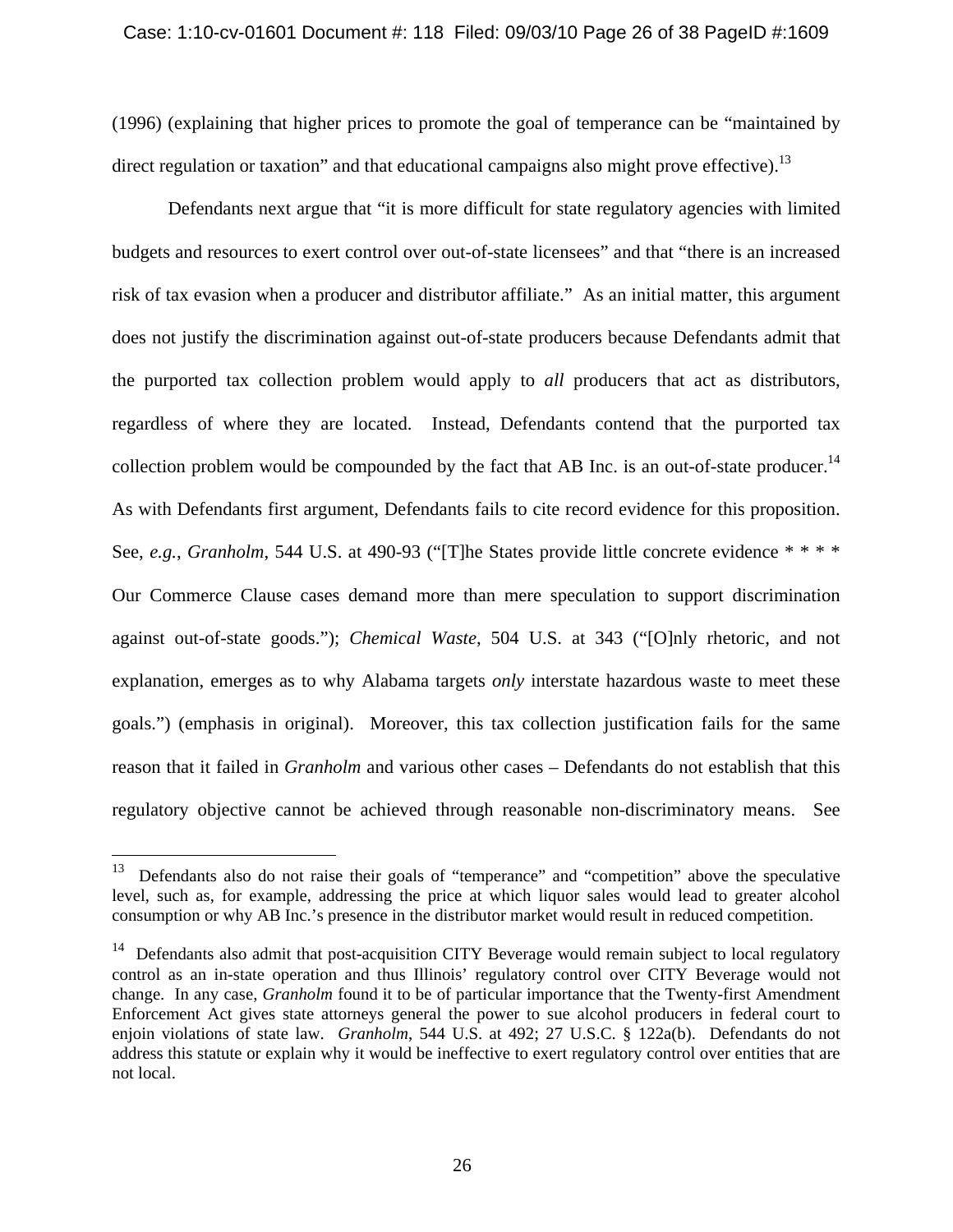### Case: 1:10-cv-01601 Document #: 118 Filed: 09/03/10 Page 27 of 38 PageID #:1610

*Granholm*, 544 U.S. at 491-93 (holding that the tax collection objectives could "be achieved without discriminating against interstate commerce" because states did not establish that alternative means would be "unworkable"); see also *Costco*, 407 F. Supp. 2d at 1254 (holding that Defendants' argument on tax collection was "speculative and conclusory at best"); *cf. Baude*, 538 F.3d at 612 (rejecting tax collection justification even under lower *Pike* standard and stating that "[a]ll the [defendants] can muster in support of the statute is that the three-tier system may help a state collect taxes and monitor the distribution of alcoholic beverages").

In sum, Defendants have not articulated a legitimate local purpose that justifies their discrimination. Although Defendants have come forward with acceptable reasons why alcohol regulations in general and the three-tier system are valid (protecting the three tier system; aiding tax collection; maintaining an orderly market; protecting the public against unsafe alcoholic liquor; promoting temperance; and protecting against vertical monopolies and the introduction of cheap liquor into the marketplace), none of those reasons justifies the discrimination – namely, allowing in-state brewers to act as distributors but prohibiting out-of-state brewers from doing the same – that follows from Defendants' construction of the Act. As the Supreme Court has made clear, "[t]he burden is on the State to show that the *discrimination* is demonstrably justified" (*Granholm*, 544 U.S. at 492 (emphasis in original)), and that burden has not been met here.

#### **C. Remedy**

*Granholm* mandates that the states treat in-state and out-of-state brewers in an evenhanded manner. Concluding that Defendants' construction of the challenged Illinois laws fails to do so, the Court must fashion the most appropriate remedy. In *Heckler v. Mathews,* 465 U.S. 728, 738 (1984), the Supreme Court stated that when a district court is faced with a

27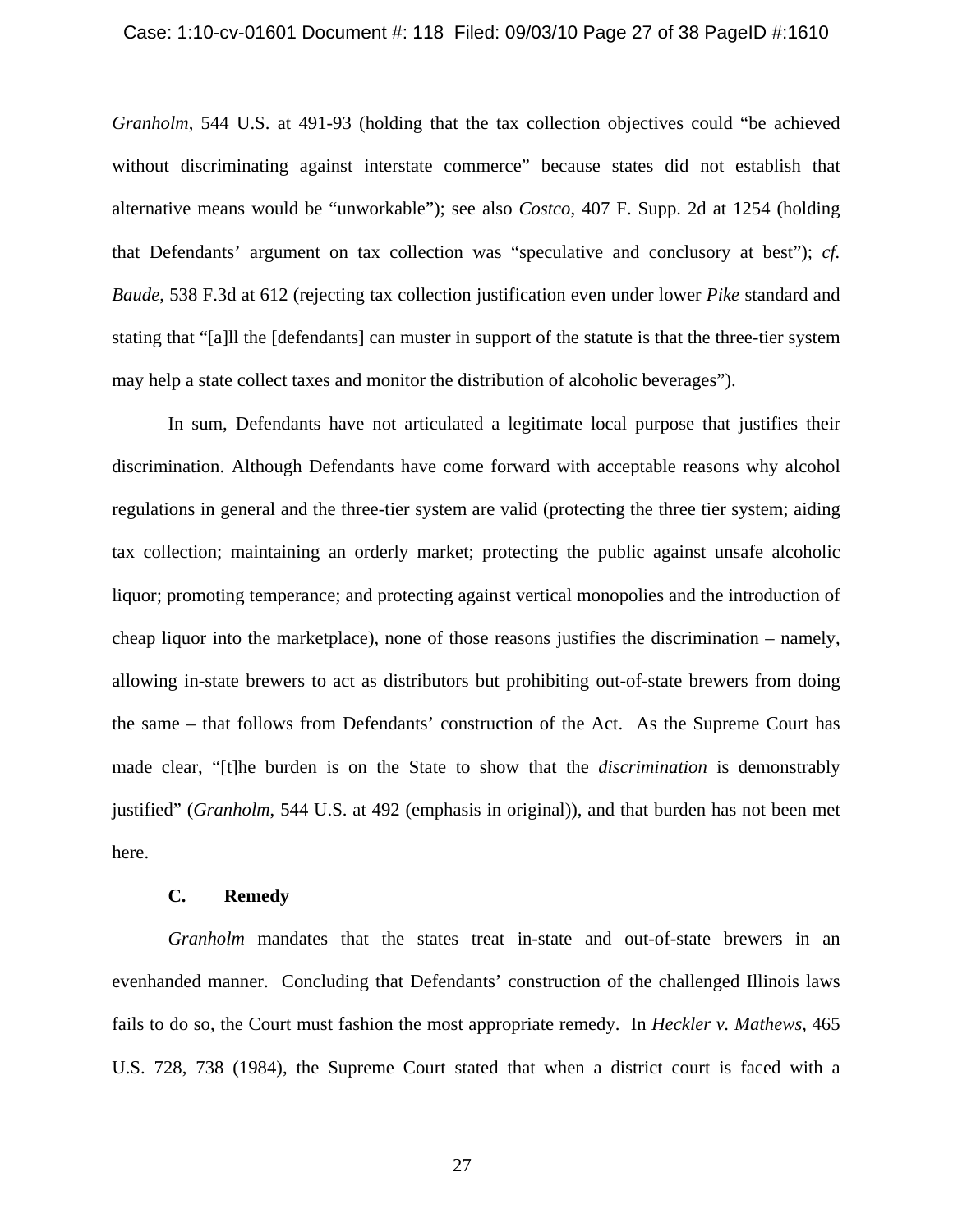#### Case: 1:10-cv-01601 Document #: 118 Filed: 09/03/10 Page 28 of 38 PageID #:1611

"constitutionally underinclusive" statute, it has "two remedial alternatives: [it] may either declare [the statute] a nullity and order that its benefits not extend to the class that the legislature intended to benefit, or it may extend the coverage of the statute to include those who are aggrieved by the exclusion." Applying that guidance to this case, the constitutional infirmities of Illinois' system may be remedied by two possible approaches: (1) allowing out-of-state brewers to distribute directly to retailers; or (2) prohibiting in-state brewers from distributing directly to retailers. In addition, whichever course a court adopts, the court may stay its ruling at least long enough to permit the state legislature to adopt amendatory legislation if it chooses to do so. See *Costco*, 407 F. Supp. 2d at 1256. As the parties have acknowledged, fashioning the appropriate remedy in this case lies within a court's "zone of discretion" (June 16 Trans. at 48; see also Pl. Reply Br. at 14-15) – a position that is confirmed in the pertinent case law. See, *e.g.*, *Cherry Hill Vineyards, LLC v. Lilly*, 553 F.3d 423, 434-35 (6th Cir. 2008) (reviewing district court's remedy for abuse of discretion); see also *eBay, Inc. v. MercExchange, L.L.C.*, 547 U.S. 388, 391 (2006) ("The decision to grant or deny permanent injunctive relief is an act of equitable discretion by the district court, reviewable on appeal for abuse of discretion."). Here, Plaintiffs request that the Court extend the in-state benefit to all brewers; Defendants advocate for the alternative of nullifying the in-state benefit and also ask the Court to temporarily stay its decision to allow the General Assembly time to act if it is so inclined.

In elaborating on the "extension" versus "nullification" dichotomy, the Supreme Court in *Heckler* stated as follows:

Although the choice between "extension" and "nullification" is within the "constitutional competence of a federal district court," and ordinarily "extension, rather than nullification, is the proper course," the court should not, of course, "use its remedial powers to circumvent the intent of the legislature," and should therefore "measure the intensity of commitment to the residual policy and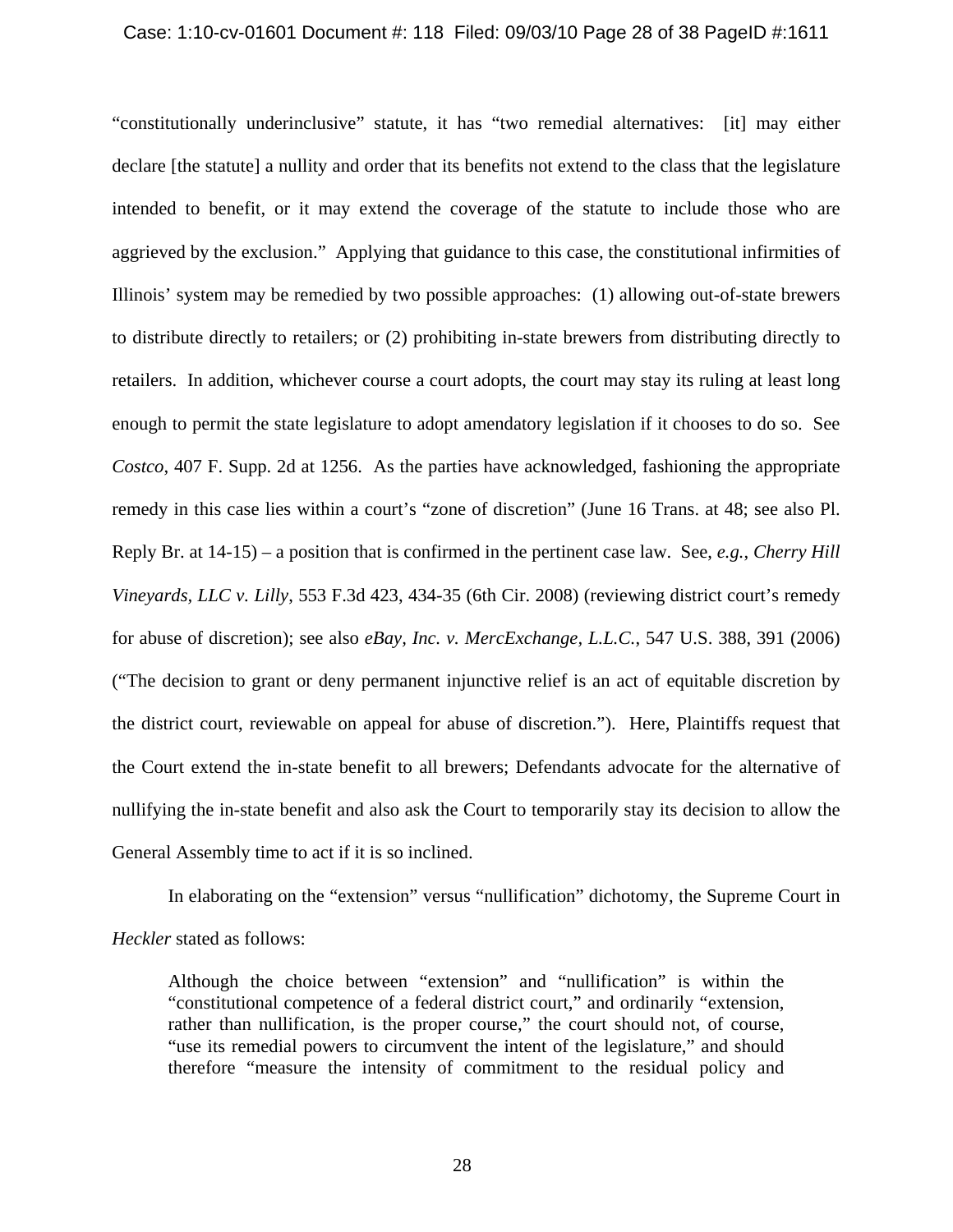consider the degree of potential disruption of the statutory scheme that would occur by extension as opposed to abrogation."

*Id.* at 739 n. 5 (internal citations omitted). Both sides focus the Court's attention on *Heckler*, but for different reasons. Plaintiffs highlight the language from *Heckler* stating that "extension, rather than nullification" ordinarily is the proper way to remedy an underinclusive statute. In turn, Defendants stress *Heckler*'s admonition that courts should not use their remedial powers "to circumvent the intent of the legislature."

Plaintiffs insist that the Illinois General Assembly already has voiced a clear preference for extension of the in-state benefit to out-of-state interests by amending Section 5/6-29 to conform to the *Granholm* decision.<sup>15</sup> The Court is not persuaded by that argument. The specific problem involving discrimination against out-of-state wineries was obvious in the wake of *Granholm*, and there is no evidence that the General Assembly even considered any existing or potential issues concerning brewers at that time. In enacting economic legislation, the General Assembly may consider one issue at a time, and there is no basis for concluding that it was doing more than that in amending Section 5/6-29. Moreover, at the time that the amendment was enacted, no in-state brewers had been cleared to self-distribute; the record evidence is that the first such license was issued to Big Muddy in June 2009. The current controversy involving brewers thus appears to be of more recent vintage than the wine-shippers dispute that the Supreme Court resolved in *Granholm*. In short, the Court is not convinced that the amendment to Section 5/6-29 provides a clear basis for inferring how the General Assembly would deal with the public policy issue now before the Court.

<u>.</u>

<sup>15</sup> The Liquor Control Act was amended to "authorize direct shipment of wine by an out-of-state maker of wine on the same basis permitted an in-state maker of wine  $* * *$ ." 235 ILCS 5/6-29 (a)(1) (2007) (emphasis added).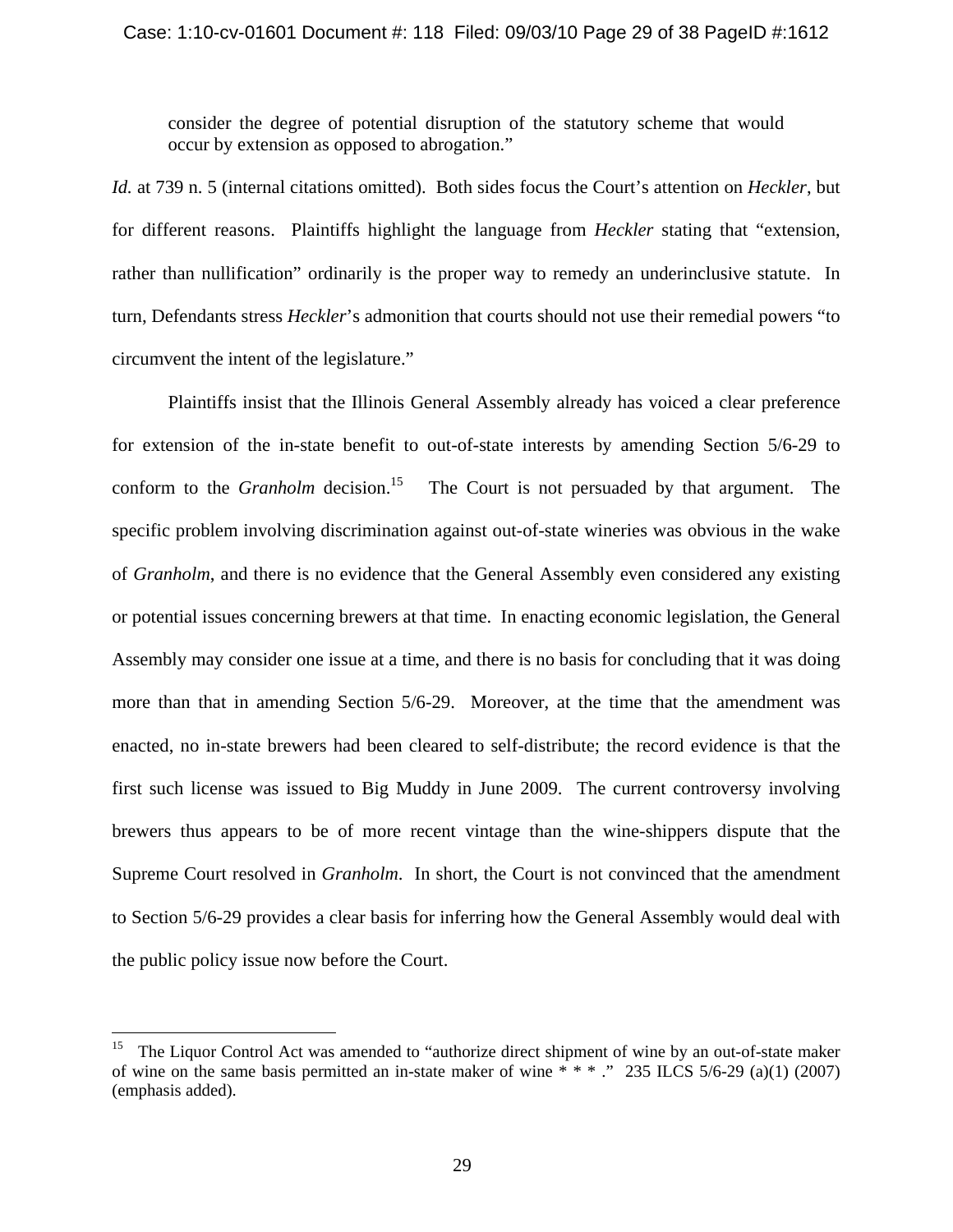#### Case: 1:10-cv-01601 Document #: 118 Filed: 09/03/10 Page 30 of 38 PageID #:1613

Plaintiffs also contend that the history and text of Illinois' licensing system also supports extension of the privilege of distribution to out-of-state brewers. According to Plaintiffs, the Liquor Control Act has expressed a preference for brewers to enjoy the right to distribute beer since 1947, and thus extension would recognize the practice in Illinois that for many years permitted out-of-state beer producers to hold Distributor's and Importing Distributor's Licenses. Defendants acknowledge that the Act did not prohibit out-of-state brewers from holding Distributor's and Importing Distributor's Licenses until 1982. Defendants also admit that each year during the period from 1982 through 2005, the Commission issued to AB Inc. in its own name one or more Distributor's and Importing Distributor's Licenses and that during much of the period from 1982 through 2005, one or more affiliates of AB Inc. also held one or more Distributor's and Importing Distributor's Licenses. Similarly, from 2005 through the present, WEDCO has owned a thirty percent stake in CITY Beverage. And the Declaratory Ruling specifically permits WEDCO to retain its current minority interest in CITY Beverage due to the "history and facts surrounding this case." In view of this history, Plaintiffs posit that the "strict separation" of tiers as to brewers has not necessarily existed in reality, and that in view of the Commission's concessions over the years, continued extension of the in-state benefit is the proper course.

Although counsel for Defendants acknowledged at oral argument that the Commission has made exceptions for AB Inc. in prior years, counsel explained that the Commission now views those concessions as having been a "mistake" and rests its current (and, for this litigation, controlling) construction of the Act on its reading of a 1982 amendment. In fact, Plaintiffs' statutory compilation confirms that the General Assembly has made many changes to Illinois' regulatory scheme over the years. While Plaintiffs rely on the legislative compilation to bolster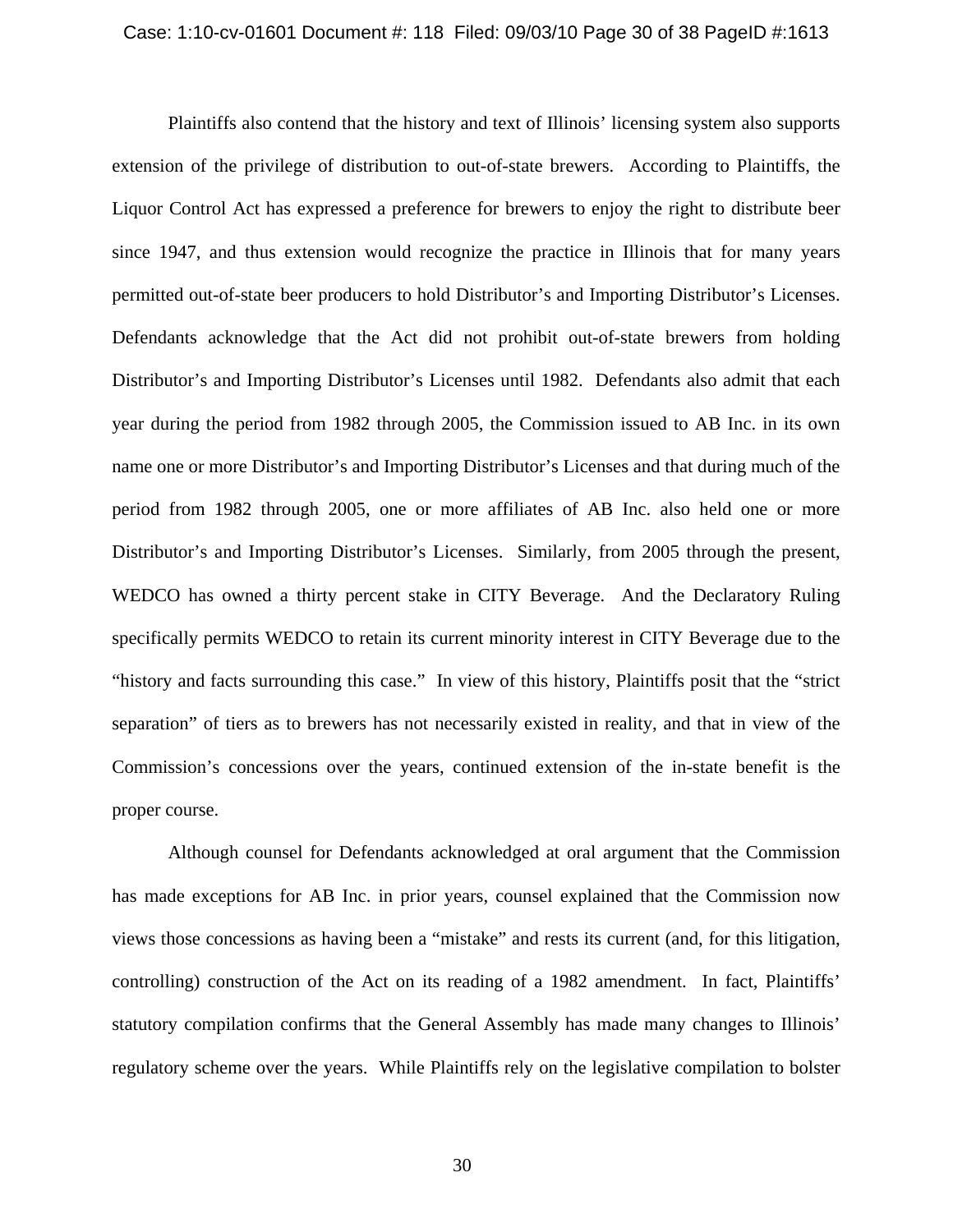#### Case: 1:10-cv-01601 Document #: 118 Filed: 09/03/10 Page 31 of 38 PageID #:1614

their position that the legislative intent indicates a preference that all producers be allowed to act as distributors, the legislative and regulatory history in this area does not necessarily lead to that conclusion. The numerous changes to the Act over the years also can be viewed as a manifestation of the General Assembly's intent to continuously revisit the legislative framework and to exercise close oversight over the production, distribution, and sale of alcohol in Illinois. See 235 ILCS 5/1-2 ("This Act shall be liberally construed, to the end that the health, safety and welfare of the People of the State of Illinois shall be protected and temperance in the consumption of alcoholic liquors shall be fostered and promoted by sound and careful control and regulation of the manufacture, sale and distribution of alcoholic liquors"). Finally, in considering the intent of the legislature, the Court must give due regard to the Commission's current construction of the Act – both because the Commission has been charged under state law with administering the state's liquor laws and because that construction was rendered after considerable study of the issue, with the input of interested parties (including Plaintiffs and at least some of the *amici* in this action). See, *e.g.*, *West Belmont, L.L.C. v. City of Chicago*, 349 Ill. App. 3d 46, 49 (1st Dist. 2004) ("we accord substantial weight and deference to an agency's interpretation because agencies are an informed source for ascertaining the legislature's intent" and while that interpretation is "not binding on the court," it is "considered relevant"); *Erfor Corp. v. State Liquor Control Commission*, 47 Ill. App. 3d 72, 74 (1st Dist. 1977) ("The Illinois Liquor Control Commission's interpretation of the statute it was created to enforce is entitled to great weight"); see also 235 ILCS 5/3-12 (conferring broad powers and duties on the Commission).

After considering the arguments of the parties concerning possible manifestations of "the intent of the legislature" that can be drawn from the Act itself as it has been amended and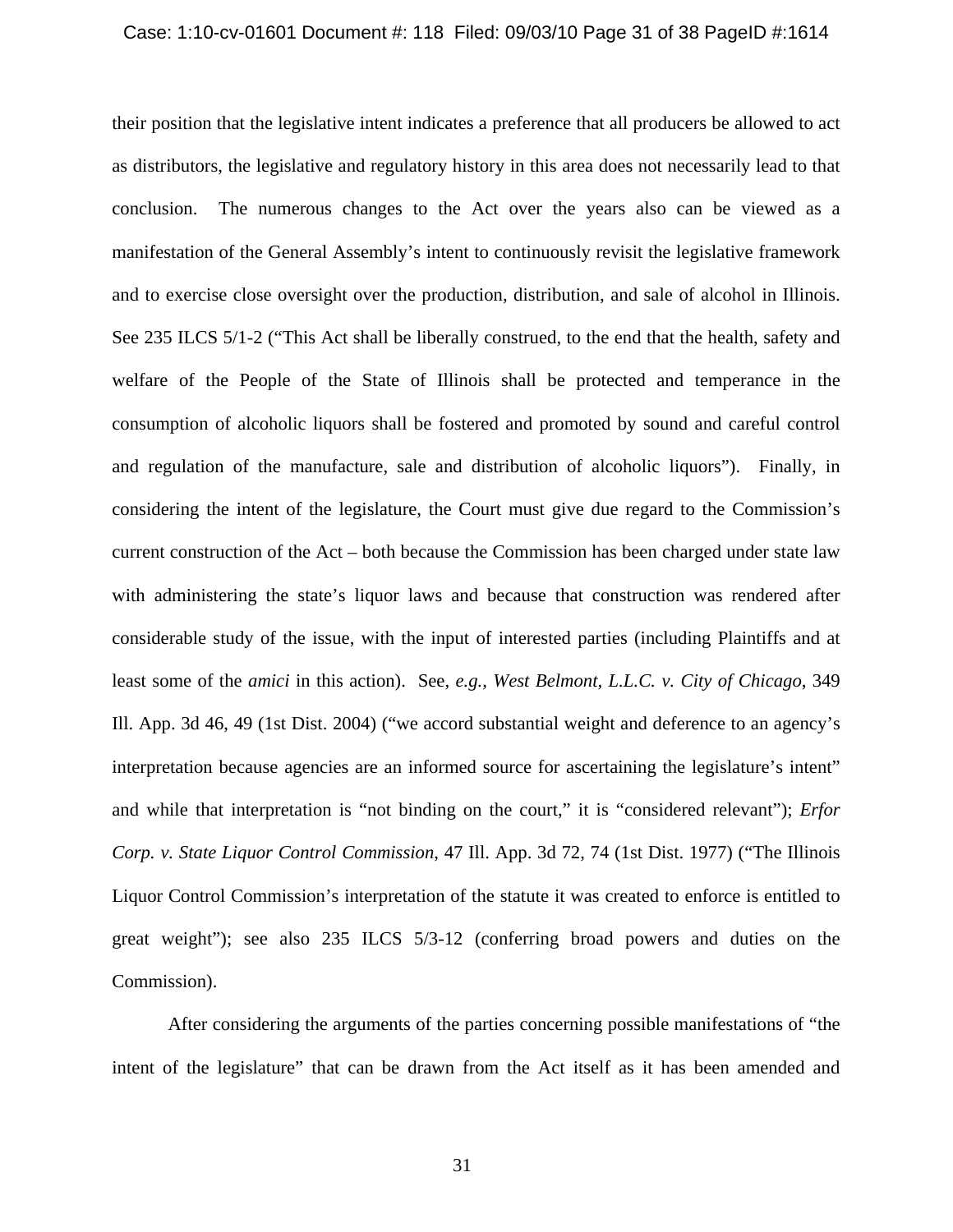# Case: 1:10-cv-01601 Document #: 118 Filed: 09/03/10 Page 32 of 38 PageID #:1615

interpreted over the years (*Heckler*, 465 U.S. at 739 n.5), the Court is left without any clear direction on how the General Assembly would address the specific matter before the Court. The Court thus turns to "the intensity of commitment to the residual policy" and "the degree of potential disruption of the statutory scheme" (*id*.) in its effort to fashion an appropriate remedy.

A helpful analysis in that regard was provided in *Beskind v. Easley,* 325 F.3d 506 (4th Cir. 2003), a case involving a North Carolina law that allowed in-state wine producers to sell directly to consumers, while requiring out-of-state producers to sell through wholesalers. In *Beskind*, the court of appeals concluded that the district court had abused its discretion by extending a preference for in-state wineries. In explaining its reasoning, the court noted:

[W]e can accept a presumption that North Carolina would want to uphold and preserve all of its [Alcoholic Beverage Control] laws against constitutional challenges. Accordingly, when presented with the need to strike down one or more of those laws as unconstitutional, we can assume that North Carolina would wish us to take the course that least destroys the regulatory scheme that it has put into place pursuant to its powers under the Twenty-first Amendment. And as a matter of comity and harmony, we are duly bound to give effect to such a policy, disturbing only as much of the State regulatory scheme as is necessary to enforce the U.S. Constitution. When applying this "minimum-damage" approach, we have little difficulty in concluding that it causes less disruption to North Carolina's \* \* \* laws to strike the single provision – added in 1981 and creating the local preference – as unconstitutional and thereby leave in place the three-tiered regulatory scheme that North Carolina has employed since 1937 and has given every indication that it wants to continue to employ.

*Id.* at 519. The court added that "[t]he local preference provision gave [plaintiffs] the opportunity to challenge the discrimination but not the right to dictate the course that cures the constitutional violation." *Id*. at 520; see also *Action Wholesale Liquors*, 463 F. Supp. 2d at 1305- 07 (recognizing that regulation of the alcoholic beverage industry is a "quintessentially legislative function" implicating policy judgments that "courts are ill-equipped to make"); *Costco,* 407 F. Supp. 2d at 1256 (W.D. Wash. 2005) (determining that withdrawing self-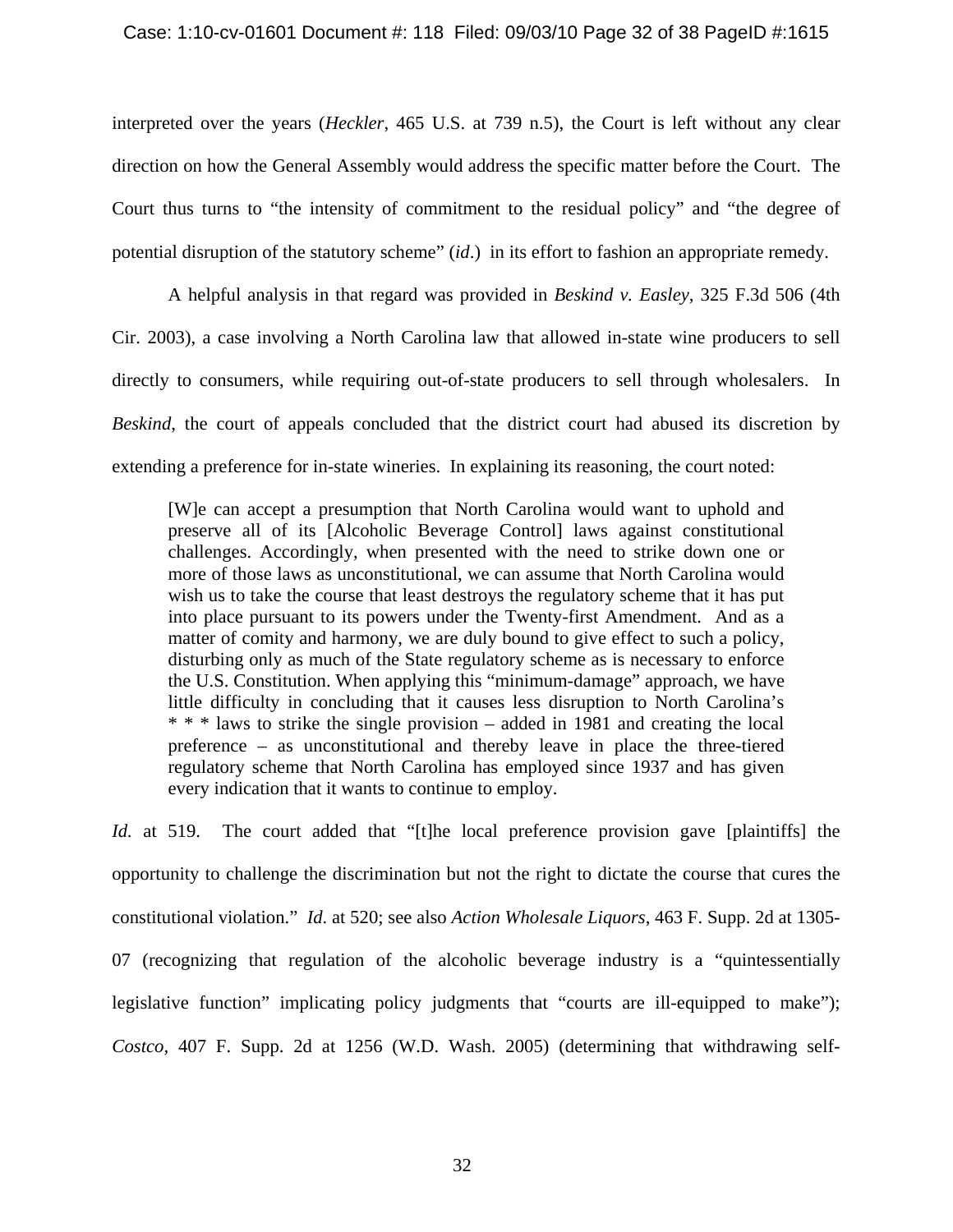#### Case: 1:10-cv-01601 Document #: 118 Filed: 09/03/10 Page 33 of 38 PageID #:1616

distribution privileges from in-state wineries would result in "minimum damage" to Washington's three-tier system).

In the Court's view, *Beskind* is particularly instructive because the "minimum damage" approach adopted in that case appears to be entirely consistent with the Supreme Court's admonition in *Heckler* to consider "the intensity of commitment to the residual policy" and "the degree of potential disruption of the statutory scheme" in fashioning a remedy for a Commerce Clause violation. That approach also stresses the importance of "comity and harmony" in undertaking the delicate task that federal courts from time to time must perform in conforming state law to federal constitutional commands. And in this case, all of those considerations point strongly in the direction of removing the exception for in-state brewers, rather than extending the exception for all brewers.

To begin with, the "commitment" to the "residual policy" of permitting in-state brewers to self-distribute is of short duration (since June 2009) and at this point affects only a small handful of entities (three craft brewers). In making that observation, the Court is cognizant that the craft brewers who presently hold distributor licenses value those licenses and have expressed their wish to retain them. See generally Guild Br. (explaining interests of craft brewers that presently hold distributors' licenses and may wish to do so in the future); *id*. at 3 (requesting leave to file *amicus* brief "so that the interests of the Guild's craft brewer members will be adequately represented in this litigation"). However, when viewed against the long history of the three-tier system in Illinois – whether that system is rigid (as Defendants contend) or more relaxed (as Plaintiffs contend) – the intensity of Illinois' commitment to allowing in-state (but not out-of-state) brewers to distribute (their own) beer cannot fairly be characterized as deep or lasting. Indeed, by its own admission, the Commission's current interpretation of the relevant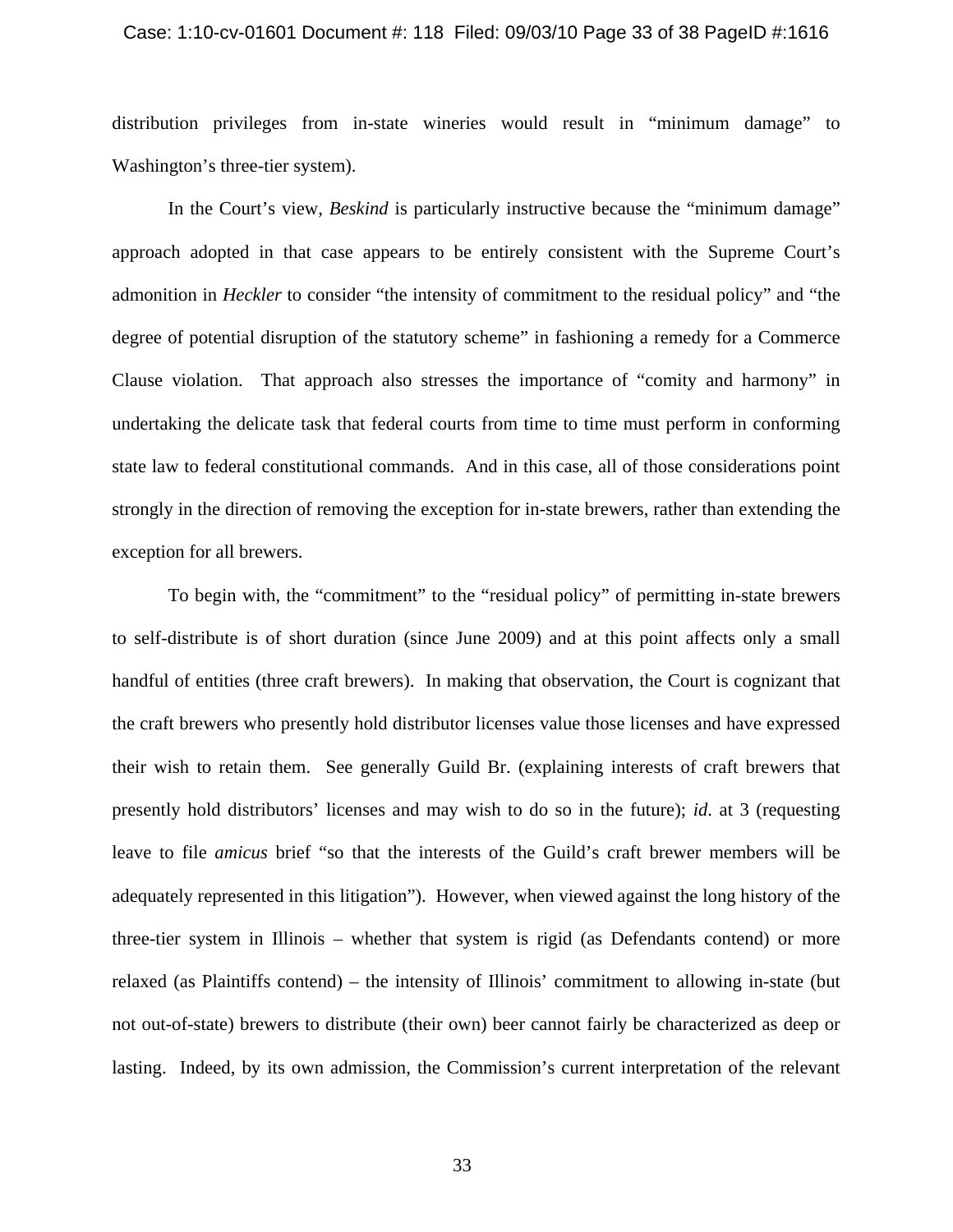#### Case: 1:10-cv-01601 Document #: 118 Filed: 09/03/10 Page 34 of 38 PageID #:1617

provisions of the Act was adopted only recently and corrects an earlier "mistake $[n]$ " construction.

In addition, removing the limited exception would eliminate the differential treatment that the Commission recently has permitted (the Commerce Clause's only concern) while keeping intact most of the current three-tier system. It appears that Defendants' proposed remedy could be achieved simply by striking the italicized language from 235 ILCS 5/5-1: "Class 3. A Brewer may make sales and deliveries of beer to importing distributors, and to nonlicensees, *and to retailers provided the brewer obtains an importing distributor's license or distributor's license in accordance with the provisions of the Act.* (emphasis added). By contrast, Plaintiffs' proposed remedy would significantly expand the exception far beyond the three licenses that the Commission has granted in the past fifteen months and the concessions (or "mistakes") that the Commission has made to Anheuser-Busch-affiliated entities since 1982.<sup>16</sup> For, in order to pass muster under the Commerce Clause, the right to self-distribute would need to be extended to *all* brewers, not just the three currently licensed craft brewers and the Anheuser-Busch affiliates who have enjoyed that benefit at various times in the past few decades. Finally, extending the self-distribution privilege to out-of-state producers also would require more significant efforts in regard to the State's licensing, enforcement, and tax collection scheme for beer than withdrawing the privilege from in-state producers.

1

<sup>&</sup>lt;sup>16</sup> As explained above, although Plaintiffs have "vigorously contest[ed]" the Commission's "highly questionable" interpretation of the Act, their federal dormant Commerce Clause claim accepts – indeed, requires – the Commission's interpretation. That point is pertinent to the Court's consideration of Plaintiffs' contention that they do not seek to modify any provisions of the Liquor Control Act (and consequently that accepting their remedy will not do violence to the statute) because the phrase "other than a manufacturer or non-resident dealer" in the definition of "Distributor" merely clarifies that manufacturers and non-resident dealers should not automatically be deemed Distributors if they engage in some of the same conduct that is used to define a Distributor. That argument assumes that the Commission's interpretation of the Act is not just unconstitutional, but also incorrect as a matter of statutory construction.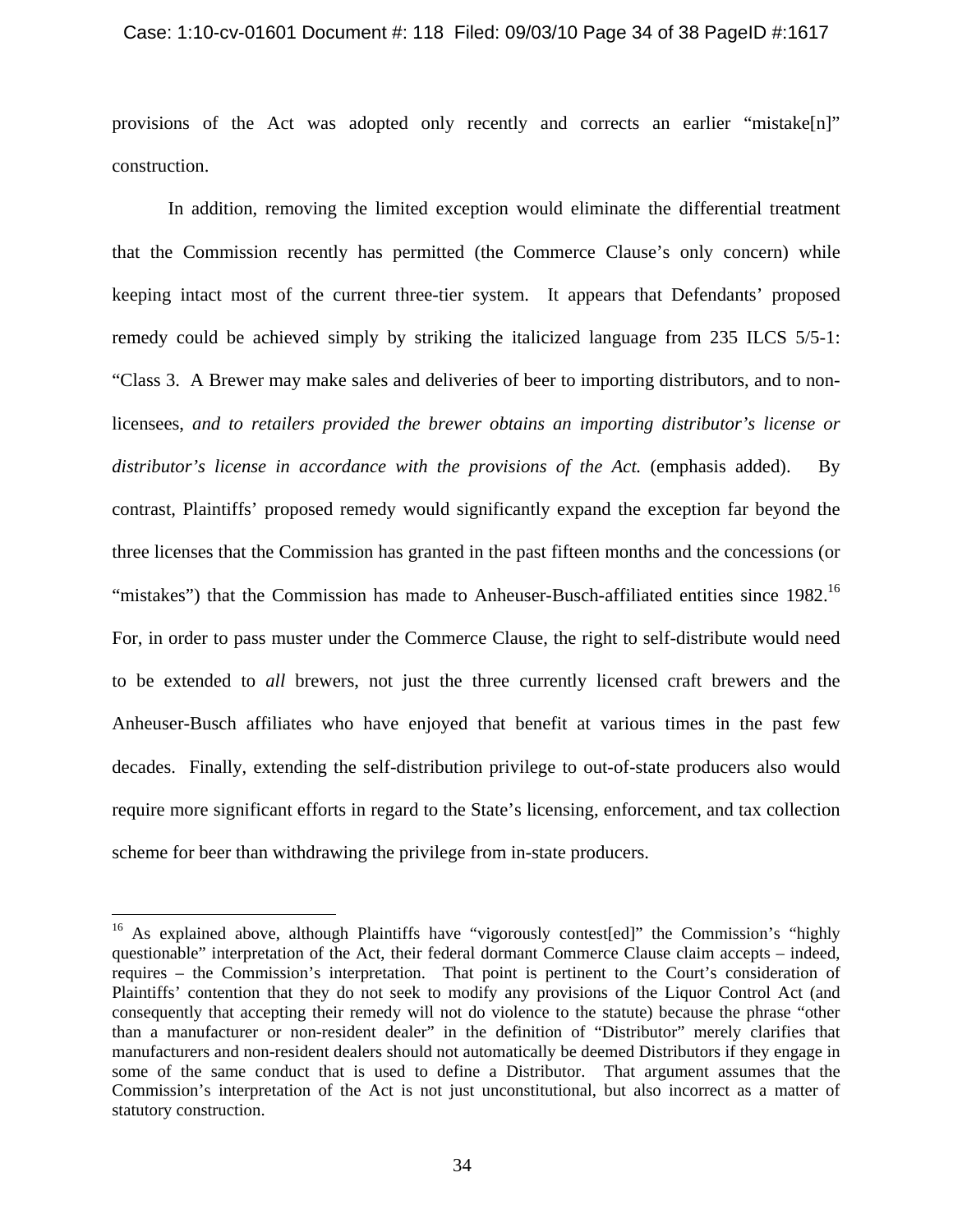#### Case: 1:10-cv-01601 Document #: 118 Filed: 09/03/10 Page 35 of 38 PageID #:1618

For all of these reasons, the Court concludes that the more appropriate remedy *from a judicial perspective* would be to withdraw the self-distribution privilege from in-state brewers, rather than extending the privilege to out-of-state brewers. It should be emphasized that the Court is not empowered to decide which alternative represents better public policy – or, indeed, if either of the limited alternatives available to the Court is better or worse than a wide range of other options that the General Assembly of course is free to consider.

The Court recognizes that withdrawing the self-distribution privilege may impose financial hardships on Illinois brewers. The Court also is cognizant that the remedy selected by the Court will not materially advance Plaintiffs' ultimate goal in this litigation – clearing the path to closing on the City Beverage transaction.<sup>17</sup> But these are the consequences of the remedy that, in the Court's view, best comports with a fair assessment of the relevant criteria for fashioning a remedy under *Heckler* and court of appeals and district court cases that have arisen in similar circumstances.

Finally, Defendants contend that the Court should stay the enforcement of its order at least temporarily to provide an opportunity for the General Assembly to act on this matter if it so desires. The Court agrees. To begin with, the regulation of the distribution of liquor is a matter of public policy and a quintessential legislative function. State regulation of the alcoholic beverage industry involves legislative judgments with respect to temperance, public safety, taxation, licensing, and consumer protection, which courts are not as well equipped to make. In

1

<sup>&</sup>lt;sup>17</sup> As Defendants and *amici* have noted, instead of bringing this action in federal court, Plaintiffs might have chosen to pursue relief in state court, where Plaintiffs could have challenged not only the constitutionality of the Commission's construction of the Act, but also its correctness as a matter of state law. The Court will not speculate as to (i) whether Plaintiffs still may pursue a state court action, (ii) whether Plaintiffs have the better of the argument on the merits, or (iii) whether a ruling in Plaintiffs' favor may have allowed (or still conceivably could allow) their proposed transaction to proceed without any debate about the appropriate remedy.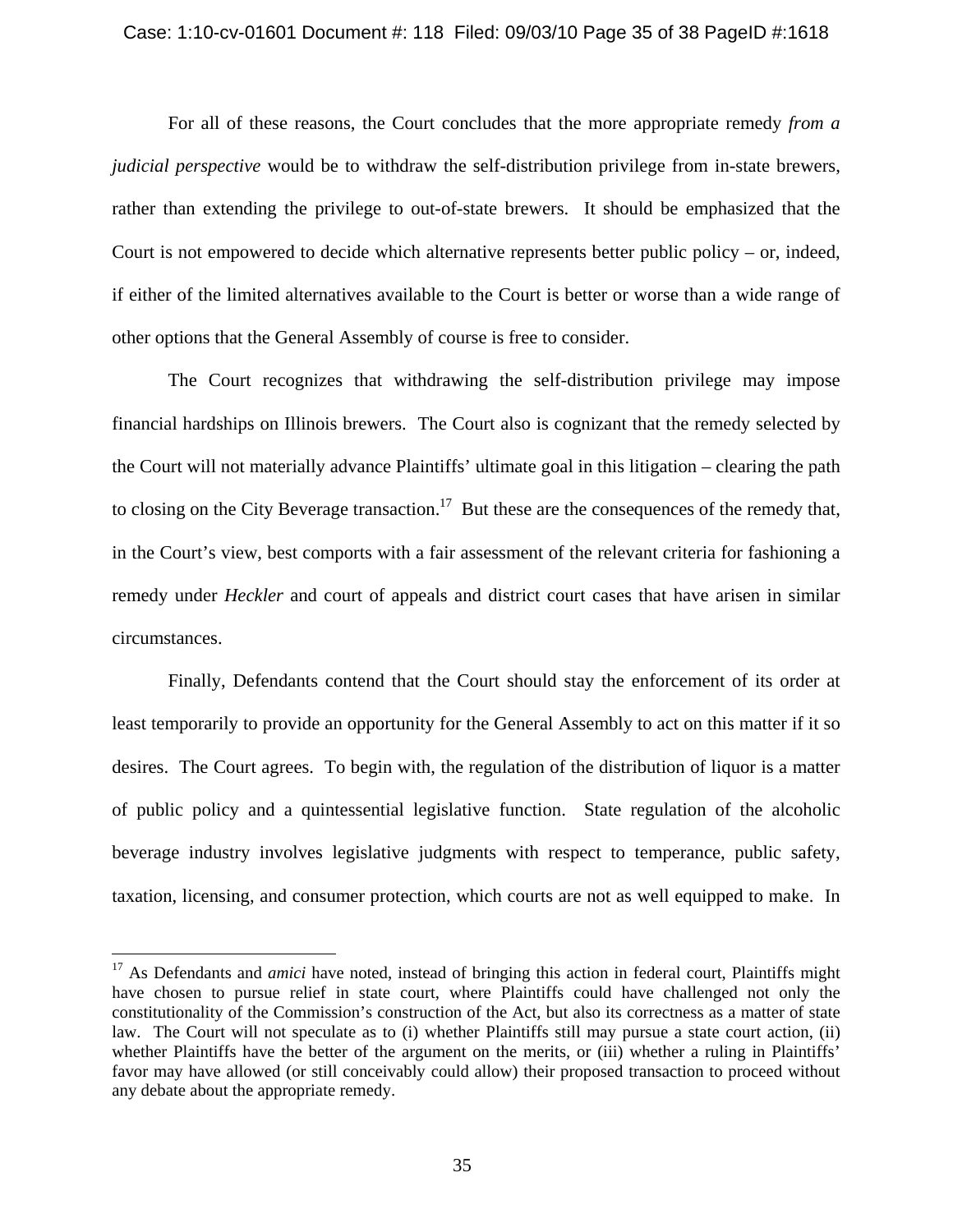### Case: 1:10-cv-01601 Document #: 118 Filed: 09/03/10 Page 36 of 38 PageID #:1619

addition, legislative consideration of a remedy in this case need not be confined to the binary choice that this Court is called upon to make if it selects a remedy. As noted above, the legislative process offers more flexibility for solving the constitutional deficiency than is available judicially. For example, the legislative process could address the constitutional deficiency while simultaneously enacting other measures (not preferences) that would protect Illinois' small brewers. See *Action Wholesale Liquors*, 463 F. Supp. 2d at 1305-07.18 That flexibility, and the fact that these issues present policy questions rather than legal questions, suggests that a legislative solution, if one is forthcoming, may be preferable to a judiciallycrafted one. See *Action Wholesale Liquors*, 463 F. Supp. 2d at 1307 (granting summary judgment on plaintiffs' Commerce Clause claim, opining that "it would be much less disruptive to Oklahoma's long-standing regulatory scheme to remove the exception to the three-tier system which is now unconstitutionally extended to in-state wineries, than it would be to extend the exception to all wineries," but staying entry of judgment in accordance with those rulings on the ground that "a legislative remedy is devoutly to be desired, if that can be accomplished within a reasonable time"); *Costco,* 407 F. Supp. 2d at 1256 (determining that withdrawing selfdistribution privileges from in-state wineries would result in "minimum damage" to Washington's three-tier system but staying the order to give the legislature time to amend the statute).

 $\overline{a}$ 

<sup>18</sup> As long as the state legislation does not impermissibly discriminate against interstate commerce, the power of the state to adopt legislation in the realm of economic regulation is near-plenary. Nothing in *Granholm* removed small wineries from favorable legislative consideration, as long as in-state and out-ofstate small wineries receive essentially identical legislative treatment. For example, legislative discrimination on the basis of the *size* of commercial enterprises does not implicate interests that have enjoyed exacting judicial review. See, *e.g., Central State University v. American Ass'n of University Professors,* 526 U.S. 124, 127-28, (1999); *Exxon Corp. v. Eagerton,* 462 U.S. 176, 195 (1983). The parties in fact have recognized some of the myriad options that the General Assembly could consider. See Pl. Reply. at 12 n.12 (noting that higher prices to promote the goal of temperance can be maintained by direct regulation or taxation) (citing *44 Liquormart, Inc. v. Rhode Island*, 517 U.S. 484, 507 (1996)); 6/16/10 Tr. at 24 (observing that the General Assembly could consider a "gallonage cap").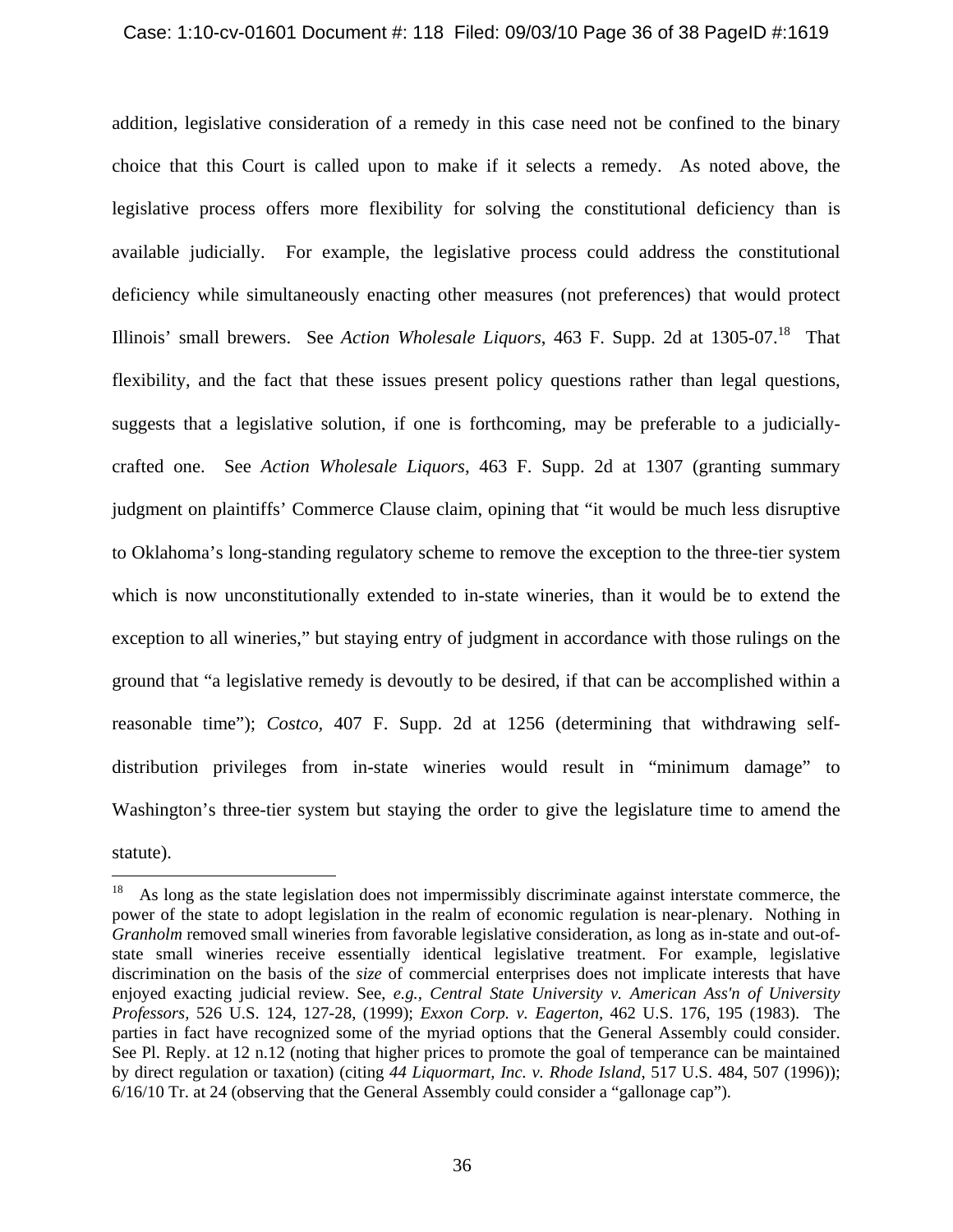For all of these reasons, the Court concludes that a stay of enforcement of its decision selecting one of the two available judicial remedies to enable the General Assembly an opportunity to avail itself of a much broader range of solutions to the unconstitutionality of the current Illinois scheme is warranted.<sup>19</sup> Accordingly, the Court will stay the enforcement of this ruling on Plaintiffs' Commerce Clause claim until March 31, 2011, to provide the Illinois General Assembly with an opportunity to act on this matter if it so chooses.<sup>20</sup>

# **IV. Conclusion**

 $\overline{a}$ 

In light of the Supreme Court's decision in *Granholm,* Illinois may not permit in-state brewers to distribute their products directly to retailers while withholding that privilege from outof-state brewers. Without demonstrating the need for such discrimination, Illinois' system prevents out-of-state brewers from competing on equal terms with in-state brewers. Under the Commerce Clause, Illinois' policy favoring in-state brewers cannot stand. Therefore, the Court grants Plaintiffs' motion for partial summary judgment [28] on its Commerce Clause claim. However, the Court denies Plaintiffs' request to remedy the unconstitutionality of Illinois'

<sup>&</sup>lt;sup>19</sup> In arriving at this conclusion, the Court recognizes Plaintiffs' concern about avoiding "needless delay because it is of the utmost urgency to Plaintiffs that this case be resolved quickly" given the suspension of "an extremely important business transaction for Plaintiffs." Pl. Reply at 23. Neither the Court nor Defendants nor *amici* have questioned the importance to Plaintiffs of the proposed transaction. However, balanced against that interest are the interests of all brewers, both in-state and out-of-state, and the general public in an orderly, consistent, and constitutional legislative and regulatory scheme at all three tiers of the system for liquor production, distribution, and sale. Given those competing interests, the Court respectfully concludes that giving the General Assembly an opportunity to implement its vision of public policy for all of the concerned citizens and entities outweighs any need for this Court to give immediate effect to its effort to determine what the General Assembly would prefer from disparate sources and the totality of the circumstances. This exercise of this Court's discretion in that regard is only a second best outcome – although it will be the disposition of this case should the General Assembly decline to act.

<sup>&</sup>lt;sup>20</sup> Based on the Court's examination of the General Assembly's web page (www.ilga.gov), it is the Court's understanding that the General Assembly does not convene again in Regular Session until January 2011. While the General Assembly has a Fall Veto Session that begins in November 2010, it is unclear whether it would (or could) consider the kind of legislation that would be necessary to remedy the constitutional violation at that time. Should the General Assembly act prior to the deadlines set in this opinion, the parties are directed to advise the Court promptly.